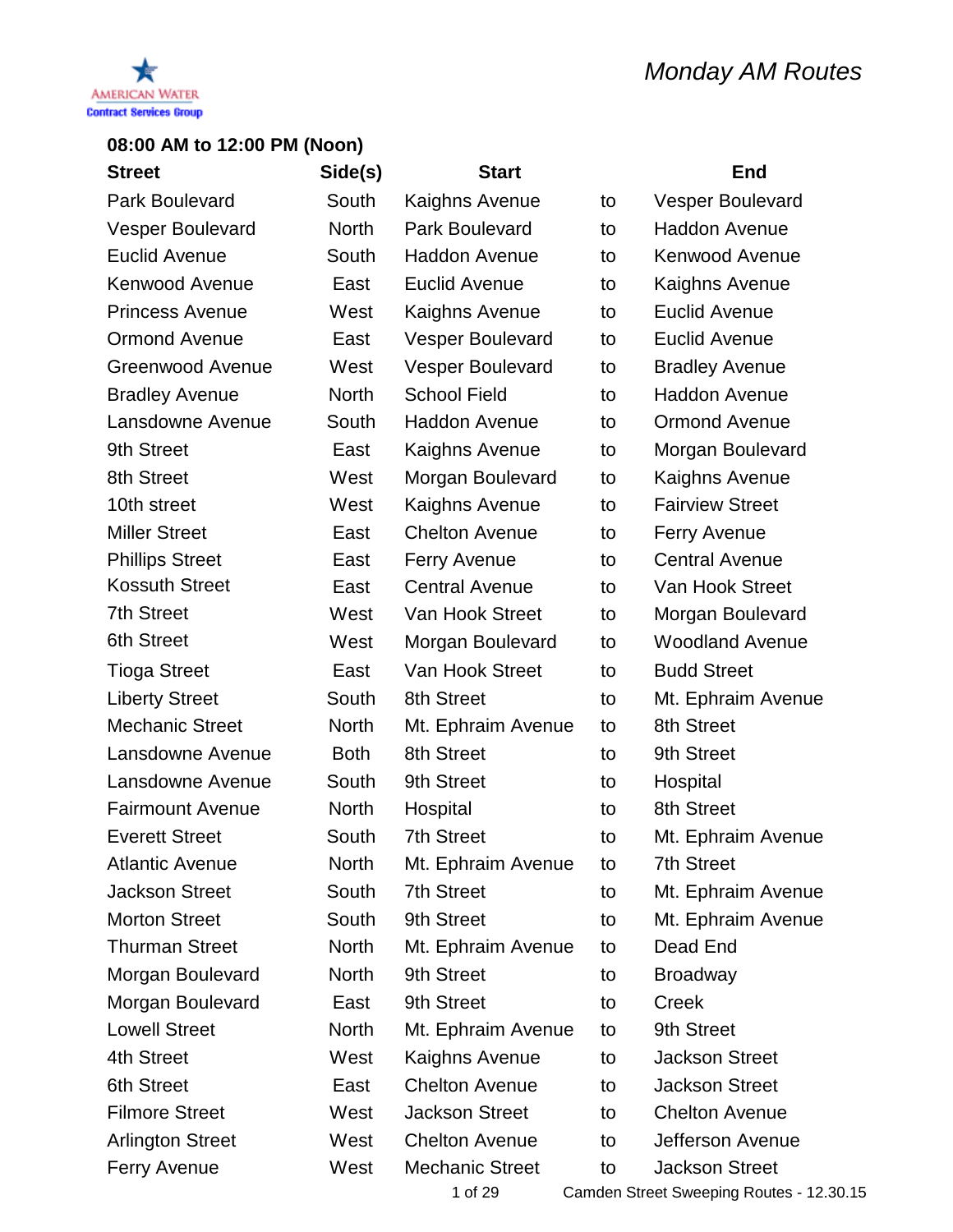

| <b>Street</b>           | Side(s)      | <b>Start</b>           |    | <b>End</b>                               |
|-------------------------|--------------|------------------------|----|------------------------------------------|
| 3rd Street              | West         | Lansdowne Avenue       | to | <b>Mechanic Street</b>                   |
| Lansdowne Avenue        | South        | 3rd Street             | to | <b>6th Street</b>                        |
| <b>Atlantic Avenue</b>  | <b>North</b> | 7th Street             | to | 3rd Street                               |
| <b>Mechanic Street</b>  | South        | 2nd Street             | to | <b>7th Street</b>                        |
| <b>Jackson Street</b>   | <b>Both</b>  | 6th Street             | to | <b>Railroad Tracks</b>                   |
| Van Hook Street         | South        | 4th Street             | to | Mt. Ephraim Avenue                       |
| <b>Ferry Avenue</b>     | <b>North</b> | Mt. Ephraim Avenue     | to | <b>Jackson Street</b>                    |
| <b>Jackson Street</b>   | South        | <b>Ferry Avenue</b>    | to | 4th Street                               |
| <b>Emerald Street</b>   | South        | <b>Broadway</b>        | to | <b>Ancona Street</b>                     |
| <b>Jasper Street</b>    | <b>North</b> | <b>Broadway</b>        | to | 4th Street                               |
| <b>Winslow Street</b>   | <b>North</b> | <b>Broadway</b>        | to | <b>Ancona Street</b>                     |
| <b>Aconoa Street</b>    | East         | <b>Winslow Street</b>  | to | <b>Viola Street</b>                      |
| <b>Viola Street</b>     | South        | <b>7th Street</b>      | to | Ancona Street                            |
| <b>Jefferson Street</b> | <b>North</b> | 10th Street            | to | 4th Street                               |
| <b>Chelton Street</b>   | South        | 4th Street             | to | 10th Street                              |
| <b>Florence Street</b>  | <b>North</b> | 10th Street            | to | Van Buren Street                         |
| <b>Woodland Avenue</b>  | South        | <b>7th Street</b>      | to | 10th Street                              |
| <b>Sylvan Street</b>    | <b>North</b> | 10th Street            | to | <b>7th Street</b>                        |
| <b>Tulip Street</b>     | <b>North</b> | 9th Street             | to | <b>7th Street</b>                        |
| <b>Woodland Avenue</b>  | <b>North</b> | 6th Street             | to | <b>Broadway</b>                          |
| <b>Lester Terrace</b>   | <b>Both</b>  | <b>Broadway</b>        | to | <b>6th Street</b>                        |
| Gordon terrace          | <b>Both</b>  | <b>6th Street</b>      | to | <b>Broadway</b>                          |
| <b>Fairview Street</b>  | South        | <b>Broadway</b>        | to | 10th Street                              |
| <b>Warsaw Street</b>    | East         | <b>Sheridan Street</b> | to | 10th Street                              |
| <b>Howe Street</b>      | East         | <b>Thurman Street</b>  | to | <b>Everett Street</b>                    |
| South 7th Street        | East         | <b>Thurman Street</b>  | to | <b>Everett Street</b>                    |
| <b>Kolo Street</b>      | East         | Van Hook Street        | to | <b>Sheridan Street</b>                   |
| <b>Budd Street</b>      | South        | <b>Charles Street</b>  | to | 10th Street                              |
| <b>Mulford Street</b>   | East         | Van Hook Street        | to | Dead End                                 |
| <b>Roman Street</b>     | East         | <b>Thurman Street</b>  | to | <b>Everett Street</b>                    |
| <b>Newport Street</b>   | East         | <b>Everett Street</b>  | to | <b>Thurman Street</b>                    |
| <b>Maryland Street</b>  | West         | <b>Sheridan Street</b> | to | Van Hook Street                          |
| <b>Pulaski Street</b>   | West         | <b>Sheridan Street</b> | to | Van Hook Street                          |
| <b>Central Avenue</b>   | South        | <b>Tioga Street</b>    | to | 10th Street                              |
| <b>Webster Street</b>   | <b>North</b> | <b>Broadway</b>        | to | <b>Ferry Avenue</b>                      |
| <b>Jackson Street</b>   | South        | 4th Street             | to | <b>Railroad Tracks</b>                   |
|                         |              | 2 of 29                |    | Camden Street Sweeping Routes - 12.30.15 |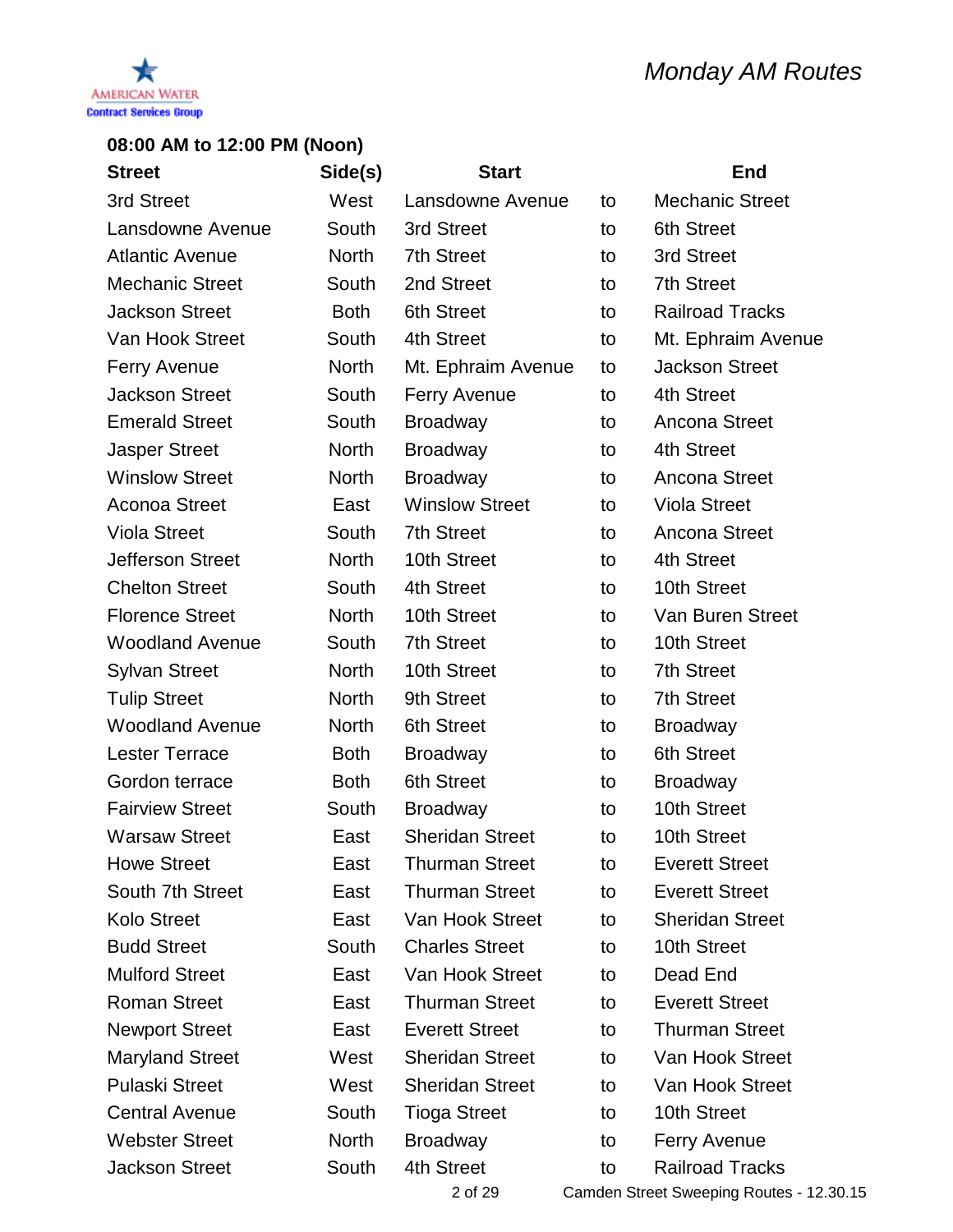

**Street Side(s) Start End**

| Sayrs Avenue           | South        | Mt. Ephraim Avenue    | to | Davis Street           |
|------------------------|--------------|-----------------------|----|------------------------|
| <b>Browning Street</b> | <b>North</b> | <b>Hallowell Lane</b> | to | Mt. Ephraim Avenue     |
| <b>Dayton Street</b>   | South        | Mt. Ephraim Avenue    | to | <b>Hallowell Lane</b>  |
| <b>Decatur Street</b>  | <b>North</b> | <b>Davis Street</b>   | to | Mt. Ephraim Avenue     |
| <b>Cope Street</b>     | East         | <b>Decatur Street</b> | to | <b>Sheridan Street</b> |
| Van Hook Street        | South        | Mt. Ephraim Avenue    | to | <b>Hallowell Lane</b>  |
| <b>Sheridan Street</b> | <b>North</b> | <b>Hallowell Lane</b> | to | Mt. Ephraim Avenue     |
| <b>Jackson Street</b>  | South        | Mt. Ephraim Avenue    | to | <b>Pershing Street</b> |
| <b>Chase Street</b>    | <b>North</b> | <b>Thorn Street</b>   | to | Mt. Ephraim Avenue     |
|                        |              |                       |    |                        |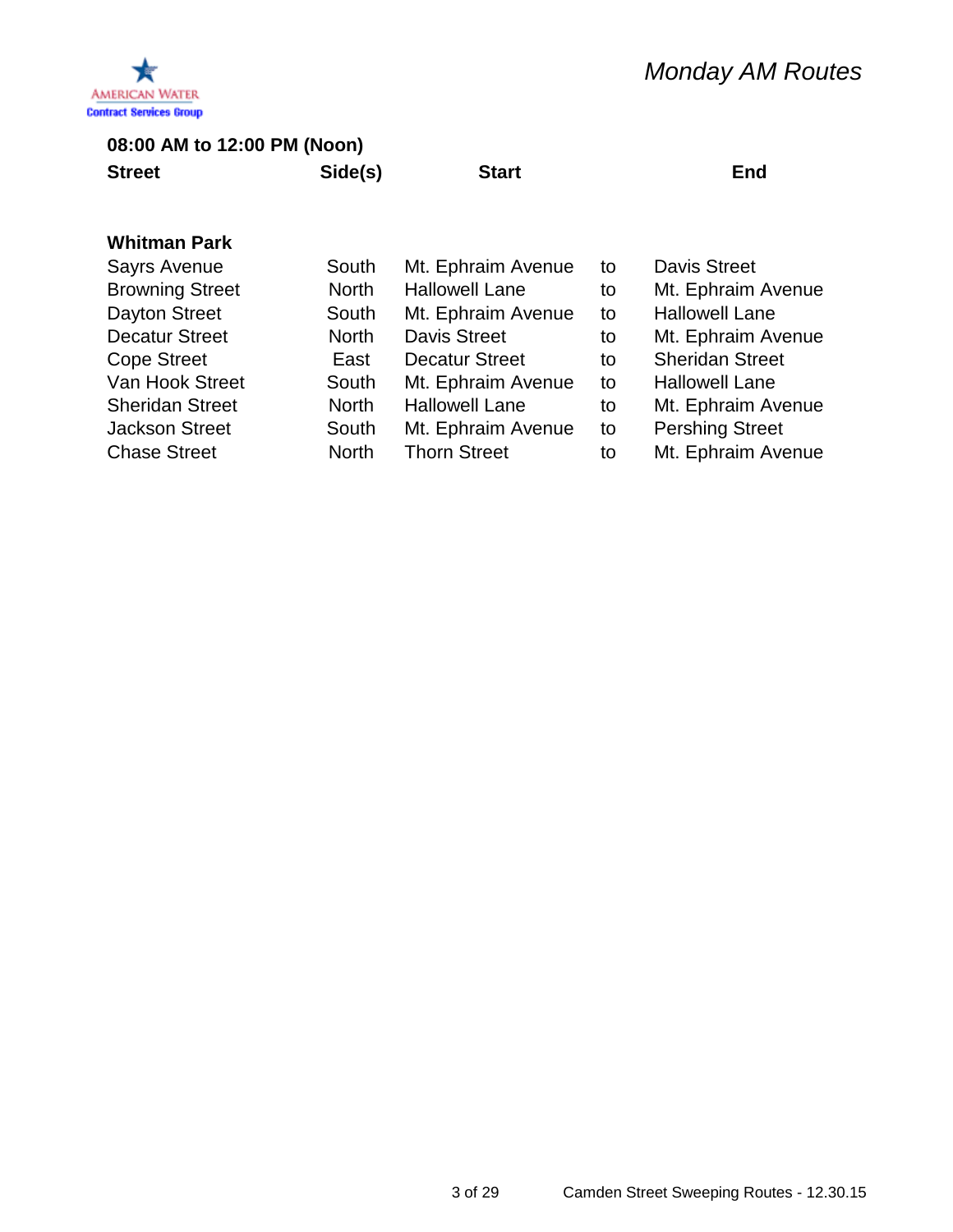

| <b>Street</b>            | Side(s)      | <b>Start</b>           |    | End                    |
|--------------------------|--------------|------------------------|----|------------------------|
| <b>Kenwood Avenue</b>    | East         | <b>Baird Boulevard</b> | to | <b>Walnut Street</b>   |
| Langham Avenue           | West         | <b>Baird Boulevard</b> | to | <b>Walnut Street</b>   |
| <b>Empire Avenue</b>     | East         | <b>Baird Boulevard</b> | to | <b>Walnut Street</b>   |
| Magnolia Avenue          | West         | <b>Baird Boulevard</b> | to | <b>Walnut Street</b>   |
| <b>Belleview Avenue</b>  | South        | <b>Baird Boulevard</b> | to | <b>Park Boulevard</b>  |
| <b>Park Boulevard</b>    | <b>Both</b>  | <b>Haddon Avenue</b>   | to | <b>Kaighns Avenue</b>  |
| <b>Washington Street</b> | South        | 6th Street             | to | <b>Haddon Avenue</b>   |
| <b>Berkley Street</b>    | <b>North</b> | <b>Newton Avenue</b>   | to | <b>6th Street</b>      |
| <b>Clinton Street</b>    | South        | 6th Street             | to | <b>Newton Avenue</b>   |
| Royden Street            | <b>North</b> | <b>Newton Avenue</b>   | to | 2nd Street             |
| <b>Beckett Street</b>    | South        | 2nd Street             | to | <b>West Street</b>     |
| <b>Line Street</b>       | South        | <b>7th Street</b>      | to | <b>Memorial Avenue</b> |
| <b>Line Street</b>       | South        | 2nd Street             | to | <b>7th Street</b>      |
| <b>Pine Street</b>       | <b>North</b> | <b>Memorial Avenue</b> | to | 2nd Street             |
| Spruce street            | South        | 2nd Street             | to | <b>Haddon Avenue</b>   |
| <b>Walnut Street</b>     | <b>North</b> | Mt. Ephraim Avenue     | to | 2nd Street             |
| <b>Cherry Street</b>     | South        | <b>Locust Street</b>   | to | 9th Street             |
| <b>Division Street</b>   | <b>North</b> | <b>Haddon Avenue</b>   | to | 2nd Street             |
| <b>Chestnut Street</b>   | <b>North</b> | 2nd Street             | to | <b>Haddon Avenue</b>   |
| Mt. Vernon Street        | <b>North</b> | <b>Haddon Avenue</b>   | to | <b>Locust Street</b>   |
| <b>Liberty Street</b>    | <b>North</b> | <b>7th Street</b>      | to | <b>Pavonia Street</b>  |
| <b>Wildwood Avenue</b>   | South        | <b>Haddon Avenue</b>   | to | <b>Park Boulevard</b>  |
| <b>Sycamore Street</b>   | South        | 6th Street             | to | <b>Haddon Avenue</b>   |

| <b>Hallowell Lane</b>  | West         | <b>Ferry Avenue</b>    | to | <b>Davis Street</b> |
|------------------------|--------------|------------------------|----|---------------------|
| <b>Davis Street</b>    | South        | <b>Hallowell Lane</b>  | to | <b>Ferry Avenue</b> |
| <b>Station Avenue</b>  | <b>North</b> | <b>Davis Street</b>    | to | <b>Ferry Avenue</b> |
| <b>Pershing Street</b> | East         | <b>Sayrs Avenue</b>    | to | <b>Chase Street</b> |
| <b>Morris Street</b>   | West         | <b>Chase Street</b>    | to | <b>Sayrs Avenue</b> |
| Old White Horse Pike   | South        | <b>Haddon Avenue</b>   | to | <b>Ferry Avenue</b> |
| <b>Louis Street</b>    | East         | <b>Sheridan Street</b> | to | <b>Chase Street</b> |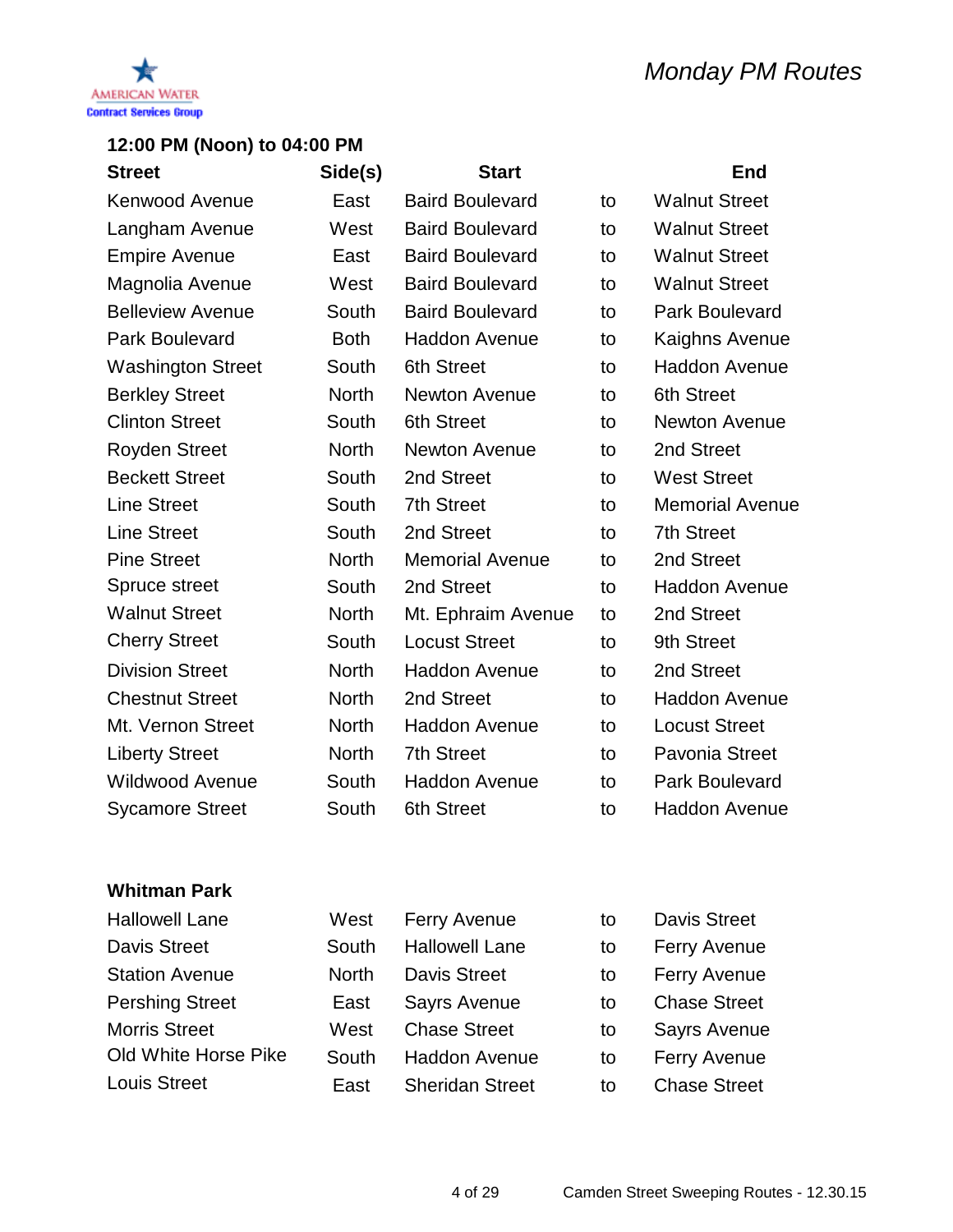



| <b>Street</b>          | Side(s)     | <b>Start</b>            |    | <b>End</b>               |
|------------------------|-------------|-------------------------|----|--------------------------|
| <b>Randolph Street</b> | East        | City line               | to | <b>Bank Street</b>       |
| <b>Raritan Street</b>  | West        | <b>Bank Street</b>      | to | City line                |
| <b>Pfeiffer Street</b> | East        | City line               | to | <b>Bank Street</b>       |
| <b>Rand Street</b>     | West        | <b>Bank Street</b>      | to | City line                |
| <b>Boyd Street</b>     | East        | City line               | to | <b>Bank Street</b>       |
| <b>Morse Street</b>    | West        | <b>Bank Street</b>      | to | City line                |
| <b>Grand Street</b>    | East        | <b>Berkley Street</b>   | to | <b>Baird Boulevard</b>   |
| Eutaw Avenue           | West        | <b>Mickle Street</b>    | to | <b>Berkley Street</b>    |
| 29th Street            | East        | <b>Clinton Street</b>   | to | <b>Federal Street</b>    |
| 28th Street            | West        | <b>Federal Street</b>   | to | <b>Washington Street</b> |
| <b>Beacon Street</b>   | East        | <b>Highland Avenue</b>  | to | <b>Line Street</b>       |
| 30th Street            | West        | <b>Line Street</b>      | to | <b>Federal Street</b>    |
| <b>Dudley Street</b>   | West        | <b>Federal Street</b>   | to | <b>Fremont Street</b>    |
| <b>Royal Street</b>    | West        | <b>Royden Street</b>    | to | <b>Highland Avenue</b>   |
| <b>Garden Avenue</b>   | East        | <b>Highland avenue</b>  | to | <b>Fremont Street</b>    |
| <b>Hillside Avenue</b> | West        | <b>Fremont Street</b>   | to | <b>Highland Avenue</b>   |
| <b>Fountain Avenue</b> | East        | <b>Highland avenue</b>  | to | <b>Fremont Street</b>    |
| <b>Burwood Avenue</b>  | West        | <b>Fremont Street</b>   | to | <b>Highland Avenue</b>   |
| <b>Wilmont Avenue</b>  | West        | <b>Fremont Street</b>   | to | <b>Highland Avenue</b>   |
| <b>Berkley Street</b>  | <b>Both</b> | <b>Wilmont Street</b>   | to | 32nd Street              |
| 32nd Street            | East        | <b>Highland avenue</b>  | to | <b>Federal Street</b>    |
| 33rd Street            | West        | <b>Federal Street</b>   | to | <b>Highland Avenue</b>   |
| 35th Street            | East        | <b>Highland avenue</b>  | to | <b>Federal Street</b>    |
| 34th Street            | West        | <b>Highland avenue</b>  | to | <b>Federal Street</b>    |
| Terrace Avenue         | East        | <b>Highland avenue</b>  | to | <b>Federal Street</b>    |
| 36th Street            | West        | <b>Federal Street</b>   | to | <b>Highland Avenue</b>   |
| 38th Street            | East        | <b>Myrtle Avenue</b>    | to | <b>Federal Street</b>    |
| 41st Street            | West        | <b>Federal Street</b>   | to | Myrtle Avenue            |
| 32nd Street            | West        | <b>Myrtle Avenue</b>    | to | <b>Highland Avenue</b>   |
| 31st Street            | West        | <b>Federal Street</b>   | to | <b>Stevens Street</b>    |
| <b>Dudley Street</b>   | East        | <b>Federal Street</b>   | to | <b>Westfield Avenue</b>  |
| 30th Street            | West        | <b>Westfield Avenue</b> | to | <b>Federal Street</b>    |
| <b>Church Street</b>   | East        | <b>Federal Street</b>   | to | <b>Westfield Avenue</b>  |
| 28th Street            | East        | <b>Westfield Avenue</b> | to | <b>Federal Street</b>    |
| 29th Street            | West        | <b>Howell Street</b>    | to | <b>Westfield Avenue</b>  |
| 30th Street            | East        | <b>Westfield Avenue</b> | to | <b>Howell Street</b>     |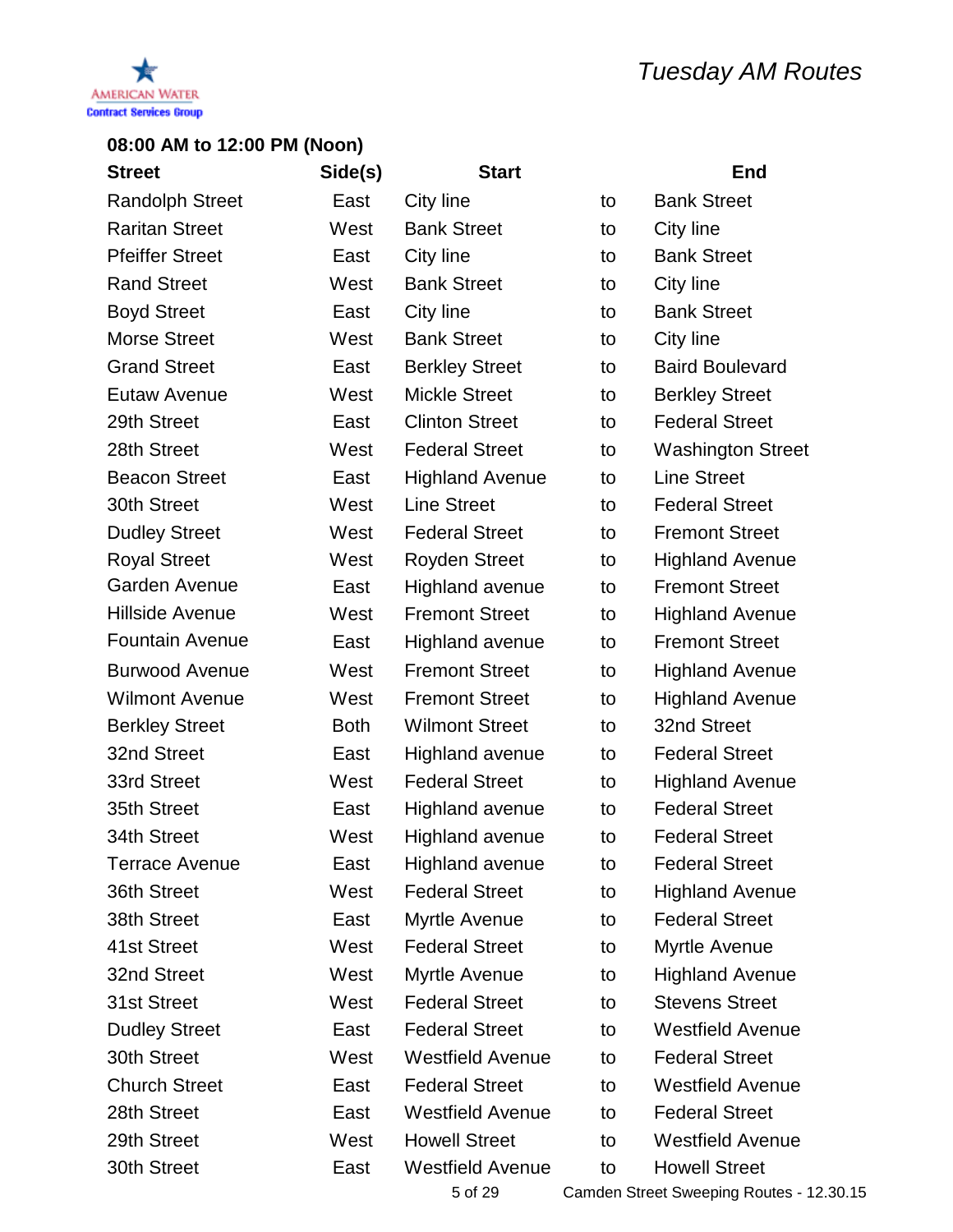

| <b>Street</b>             | Side(s)      | <b>Start</b>           |    | <b>End</b>               |
|---------------------------|--------------|------------------------|----|--------------------------|
| <b>Leonard Street</b>     | East         | <b>Federal Street</b>  | to | <b>Westfield Avenue</b>  |
| <b>Dudley Street</b>      | West         | <b>Morrison Street</b> | to | <b>Westfield Avenue</b>  |
| 26th Street               | West         | <b>Howell Street</b>   | to | <b>Federal Street</b>    |
| 25th Street               | East         | <b>Federal Street</b>  | to | <b>Howell Street</b>     |
| 24th Street               | West         | <b>Howell Street</b>   | to | <b>Federal Street</b>    |
| 23rd Street               | East         | <b>Federal Street</b>  | to | <b>Howell Street</b>     |
| 22nd Street               | West         | <b>Howell Street</b>   | to | <b>Federal Street</b>    |
| 21st Street               | East         | <b>Federal Street</b>  | to | <b>Howell Street</b>     |
| <b>Stewart Street</b>     | West         | <b>Howell Street</b>   | to | <b>East State Street</b> |
| <b>Boyd Street</b>        | East         | <b>Carmen Street</b>   | to | <b>Berwick Street</b>    |
| <b>Berwick Street</b>     | South        | <b>Boyd Street</b>     | to | <b>Marlton Pike</b>      |
| <b>Carmen Street</b>      | South        | <b>Marlton Pike</b>    | to | 31st Street              |
| <b>Mickle Street</b>      | <b>North</b> | 31st Street            | to | Eutaw Avenue             |
| <b>Stevens Street</b>     | South        | 27th Street            | to | 31st Street              |
| <b>Benson Street</b>      | <b>North</b> | <b>Dudley Street</b>   | to | <b>Marlton Pike</b>      |
| <b>Berkley Street</b>     | South        | <b>Marlton Pike</b>    | to | 27th Street              |
| <b>Washington Street</b>  | South        | 27th Street            | to | <b>Dudley Street</b>     |
| <b>Berkley Street</b>     | <b>North</b> | 30th Street            | to | 27th Street              |
| <b>Clinton Street</b>     | <b>North</b> | 27th Street            | to | <b>Royden Street</b>     |
| <b>Royden Street</b>      | <b>North</b> | <b>Garden Street</b>   | to | 27th Street              |
| <b>Line Street</b>        | South        | 27th Street            | to | 30th Street              |
| <b>Fremont Street</b>     | South        | 30th Street            | to | 38th Street              |
| <b>Highland Avenue</b>    | <b>North</b> | Myrtle Avenue          | to | <b>Marlton Pike</b>      |
| <b>Waldorf Avenue</b>     | South        | <b>Marlton Pike</b>    | to | <b>Burwood Street</b>    |
| Midvale Avenue            | <b>North</b> | <b>Marlton Pike</b>    | to | <b>Rand Street</b>       |
| <b>Thorndyke Street</b>   | South        | Dead End               | to | <b>Marlton Pike</b>      |
| <b>Bank Street</b>        | <b>North</b> | <b>Pfeiffer Street</b> | to | <b>Baird Boulevard</b>   |
| <b>Westminster Street</b> | <b>North</b> | <b>Marlton Pike</b>    | to | <b>Morse Street</b>      |
| <b>Sewell Street</b>      | South        | <b>Morse Street</b>    | to | <b>Marlton Pike</b>      |
| <b>Howell Street</b>      | South        | <b>High Street</b>     | to | 30th Street              |
| <b>Mitchell Street</b>    | <b>North</b> | 30th Street            | to | 27th Street              |
| <b>Saunders Street</b>    | South        | 26th Street            | to | 30th Street              |
| <b>High Street</b>        | <b>North</b> | 30th Street            | to | <b>East State Street</b> |
| <b>Cramer Street</b>      | South        | 26th Street            | to | <b>Dudley Street</b>     |
| <b>Morrison Street</b>    | <b>North</b> | <b>Dudley Street</b>   | to | 30th Street              |
| <b>Mickle Street</b>      | <b>North</b> | <b>Marlton Pike</b>    | to | <b>Bank Street</b>       |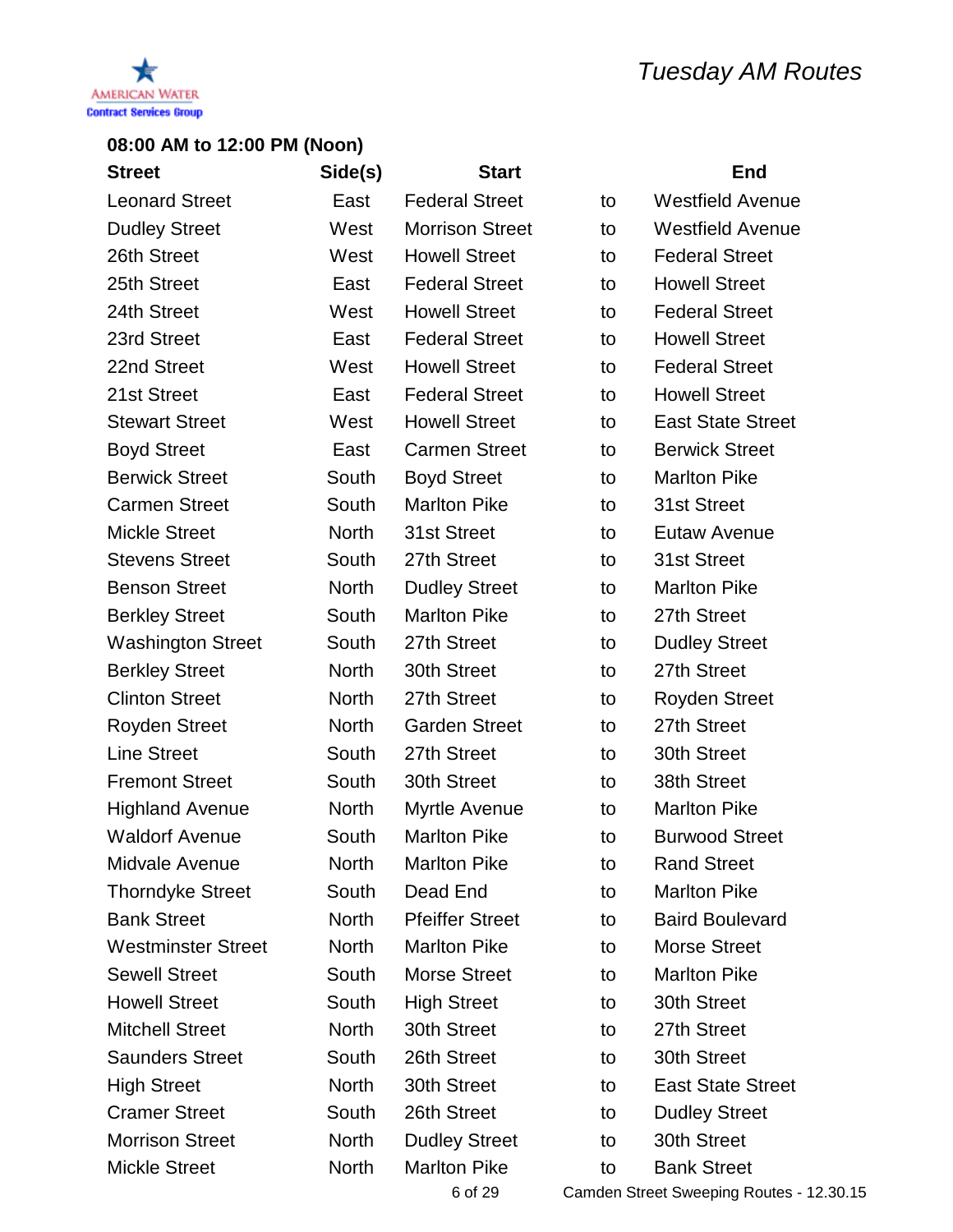

| Side(s)      | <b>Start</b>           |                    | <b>End</b>             |
|--------------|------------------------|--------------------|------------------------|
| South        | <b>Randolph Street</b> | to                 | 27th Street            |
|              |                        |                    |                        |
|              |                        |                    | <b>Haddon Avenue</b>   |
|              |                        |                    |                        |
| <b>North</b> | <b>Haddon Avenue</b>   | to                 | Mt. Ephraim Avenue     |
| South        | Mt. Ephraim Avenue     | to                 | <b>Haddon Avenue</b>   |
| <b>North</b> | 1300 Blk Haddon A      | to                 | Mt. Ephraim Avenue     |
| South        | Mt. Ephraim Avenue     | to                 | <b>Haddon Avenue</b>   |
| South        | Mt. Ephraim Avenue     | to                 | <b>Thorn Street</b>    |
| <b>North</b> | Pershing street        | to                 | Mt. Ephraim Avenue     |
| South        | Mt. Ephraim Avenue     | to                 | <b>Pershing Street</b> |
|              | South                  | Mt. Ephraim Avenue | to                     |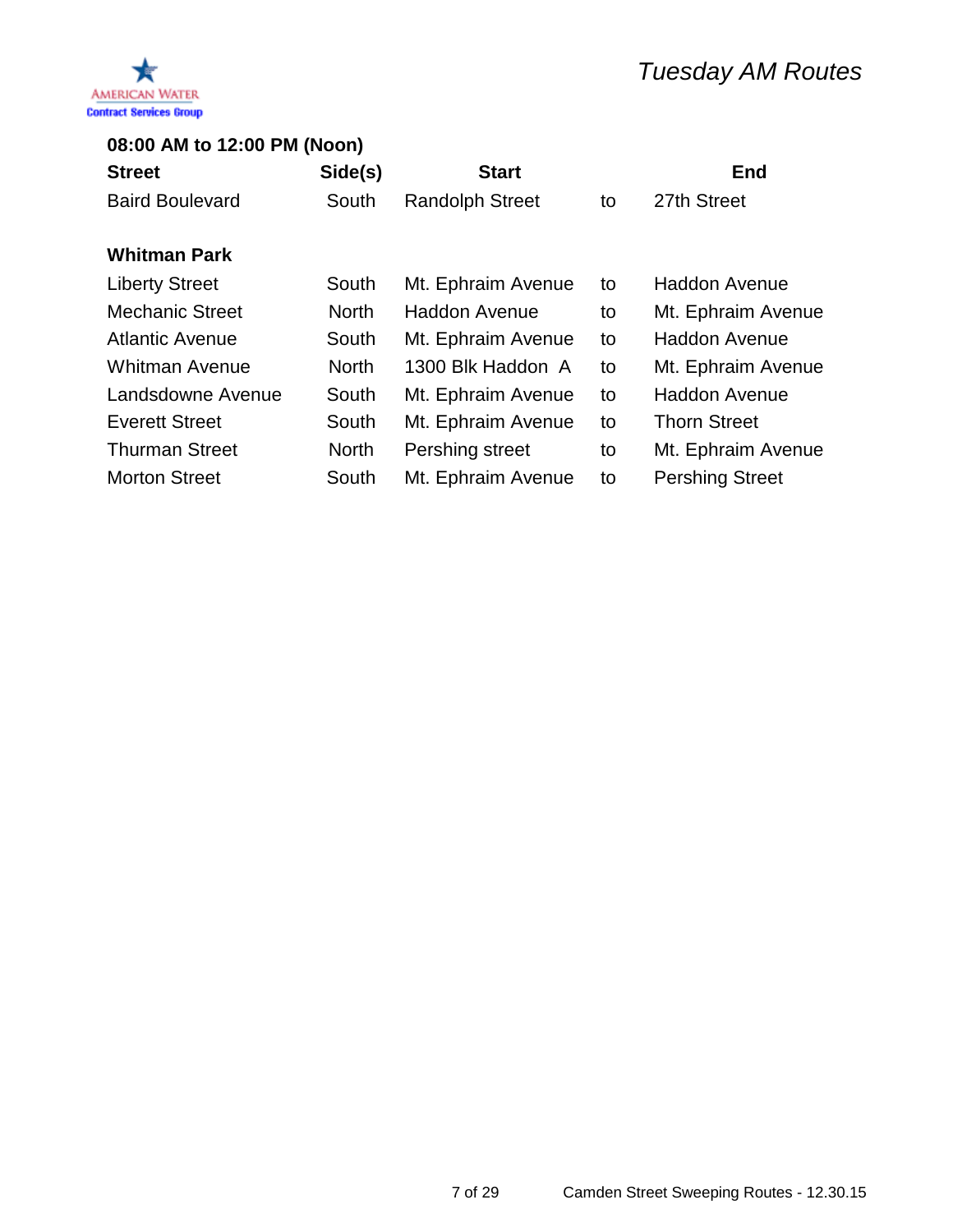

| <b>Street</b>           | Side(s)      | <b>Start</b>            |    | <b>End</b>              |
|-------------------------|--------------|-------------------------|----|-------------------------|
| 28th Street             | East         | Sherman Avenue          | to | <b>Buren Avenue</b>     |
| 29th Street             | West         | <b>Buren Avenue</b>     | to | <b>Sherman Avenue</b>   |
| Louis Avenue            | West         | <b>Harrison Avenue</b>  | to | <b>Cleveland Avenue</b> |
| 30th Street             | East         | <b>Cleveland Avenue</b> | to | <b>River Avenue</b>     |
| <b>Reeves Avenue</b>    | <b>Both</b>  | <b>River Avenue</b>     | to | Dead End (at Park)      |
| 31st Street             | East         | Hayes Avenue            | to | <b>Harrison Avenue</b>  |
| <b>Beideman Avenue</b>  | West         | <b>Harrison Avenue</b>  | to | <b>Cleveland Avenue</b> |
| 32nd Street             | East         | <b>Cleveland Avenue</b> | to | <b>Farragut Avenue</b>  |
| Bergen Avenue           | West         | <b>Farragut Avenue</b>  | to | <b>Cleveland Avenue</b> |
| 33rd Street             | East         | <b>Cleveland Avenue</b> | to | <b>Farragut Avenue</b>  |
| 34th Street             | West         | <b>Farragut Avenue</b>  | to | <b>Cleveland Avenue</b> |
| 35th Street             | East         | Hayes Avenue            | to | <b>Farragut Avenue</b>  |
| 42nd Street             | West         | Jersey Avenue           | to | <b>Camden Avenue</b>    |
| 41st Street             | East         | Camden avenue           | to | Jersey Avenue           |
| 40th Street             | West         | Jersey Avenue           | to | <b>Camden Avenue</b>    |
| 39th Street             | East         | Camden avenue           | to | Jersey Avenue           |
| 38th Street             | West         | Jersey Avenue           | to | <b>Camden Avenue</b>    |
| 37th Street             | East         | City line               | to | Jersey Avenue           |
| 35th Street             | West         | <b>Lemuel Avenue</b>    | to | <b>Fairfax Drive</b>    |
| 35th Street             | West         | <b>Merriel Avenue</b>   | to | Rosedale Avenue         |
| 34th Street             | East         | Rosedale Avenue         | to | <b>Lemeul Avenue</b>    |
| 33rd Street             | East         | Rosedale Avenue         | to | <b>High Street</b>      |
| 32nd Street             | West         | <b>Lemuel Avenue</b>    | to | Rosedale Avenue         |
| 35th Street             | East         | <b>Federal Street</b>   | to | Rosedale Avenue         |
| 34th Street             | West         | Rosedale Avenue         | to | <b>Federal Street</b>   |
| 33rd Street             | East         | <b>Federal Street</b>   | to | Rosedale Avenue         |
| 32nd Street             | West         | Rosedale Avenue         | to | <b>Federal Street</b>   |
| <b>Sherman Avenue</b>   | South        | 27th Street             | to | 29th Street             |
| <b>Cleveland Avenue</b> | <b>North</b> | Reeves Avenue           | to | 27th Street             |
| <b>Arthur Avenue</b>    | South        | 27th Street             | to | 29th Street             |
| <b>Garfield Avenue</b>  | <b>North</b> | 27th Street             | to | 29th Street             |
| <b>Concord Avenue</b>   | South        | 27th Street             | to | 29th Street             |
| Hayes Avenue            | <b>North</b> | 29th Street             | to | 36th Street             |
| Pierce Avenue           | <b>North</b> | 36th Street             | to | <b>Louis Street</b>     |
| <b>Harrison Avenue</b>  | South        | 36th Street             | to | 32nd Street             |
| <b>Farragut Avenue</b>  | <b>North</b> | 33rd Street             | to | 32nd Street             |
|                         |              |                         |    |                         |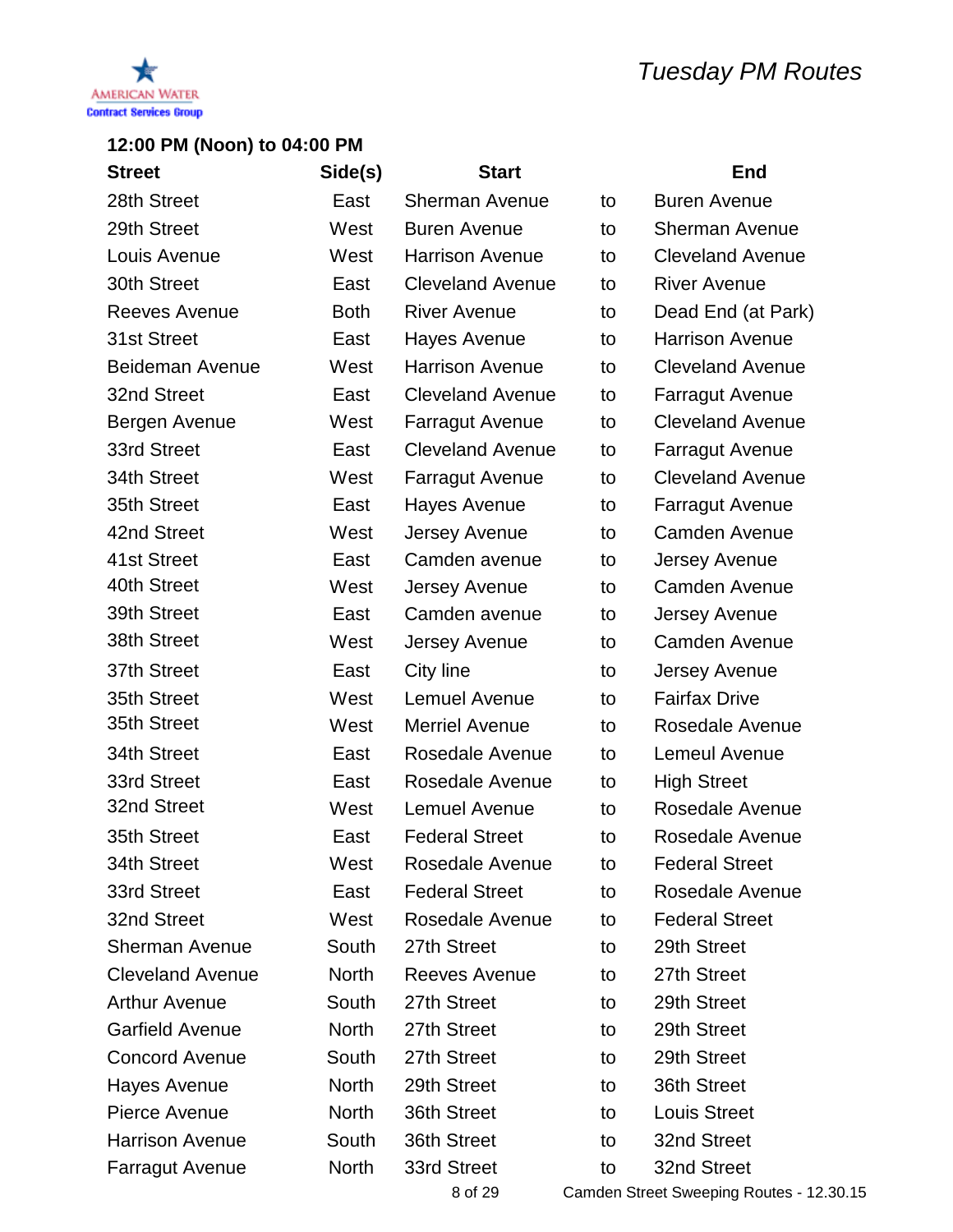

| <b>Street</b>           | Side(s)      | <b>Start</b>           |    | <b>End</b>             |
|-------------------------|--------------|------------------------|----|------------------------|
| <b>Buren Avenue</b>     | <b>North</b> | 30th Street            | to | 27th Street            |
| <b>Harrison Avenue</b>  | South        | 27th Street            | to | 29th Street            |
| Polk Avenue             | <b>North</b> | 27th Street            | to | 29th Street            |
| <b>Tyler Avenue</b>     | South        | 27th Street            | to | 29th Street            |
| Pierce Avenue           | <b>North</b> | 27th Street            | to | 29th Street            |
| Wayne Avenue            | South        | 22nd Street            | to | 28th Street            |
| Lincoln Avenue          | <b>North</b> | 27th Street            | to | 28th Street            |
| <b>Dupont Street</b>    | <b>North</b> | 27th Street            | to | <b>Harrison Avenue</b> |
| <b>Cambridge Street</b> | <b>North</b> | <b>River Avenue</b>    | to | <b>Harrison Avenue</b> |
| 26th Street             | East         | <b>Harrison Avenue</b> | to | <b>Arthur Avenue</b>   |
| 25th Street             | East         | <b>Harrison Avenue</b> | to | <b>Hayes Avenue</b>    |
| <b>Camden Avenue</b>    | <b>North</b> | 36th Street            | to | 42nd Street            |
| <b>Merriel Avenue</b>   | <b>North</b> | 36th Street            | to | 34th Street            |
| <b>Merriel Avenue</b>   | <b>North</b> | 32nd Street            | to | Rosedale Avenue        |
| Rosedale Avenue         | South        | 36th Street            | to | Westfield avenue       |
| <b>Cramer Avenue</b>    | South        | 34th Street            | to | 36th Street            |
| <b>High Street</b>      | <b>North</b> | 42nd Street            | to | 32nd Street            |
| <b>Saunders Street</b>  | South        | 32nd Street            | to | 34th Street            |
| <b>Fairfax Drive</b>    | South        | 34th Street            | to | 36th Street            |
| Lemuel Avenue           | <b>North</b> | 36th Street            | to | 32nd Street            |
| <b>Remington Avenue</b> | South        | 32nd Street            | to | 34th Street            |
| <b>Pleasant Street</b>  | <b>North</b> | 36th Street            | to | 32nd Street            |
| <b>Pelham Place</b>     | South        | 32nd Street            | to | 34th Street            |
| <b>Rowe Street</b>      | <b>North</b> | 35th Street            | to | 32nd Street            |
| <b>Mitchell Street</b>  | South        | 32nd Street            | to | 34th Street            |
| <b>Pleasant Street</b>  | South        | 27th Street            | to | <b>Railroad Tracks</b> |
| <b>Thompson Street</b>  | <b>North</b> | 30th Street            | to | 27th Street            |
| 28th Street             | East         | <b>Howell Street</b>   | to | <b>Pleasant Street</b> |
| 29th Street             | West         | <b>Howell Street</b>   | to | <b>Pleasant Street</b> |
| 30th Street             | East         | <b>Howell Street</b>   | to | <b>Thompson Street</b> |
| 24th Street             | East         | <b>Harrison Avenue</b> | to | <b>Hayes Avenue</b>    |
| 23rd Street             | West         | Hayes Avenue           | to | <b>Harrison Avenue</b> |
| 22nd Street             | East         | <b>Harrison Avenue</b> | to | Hayes Avenue           |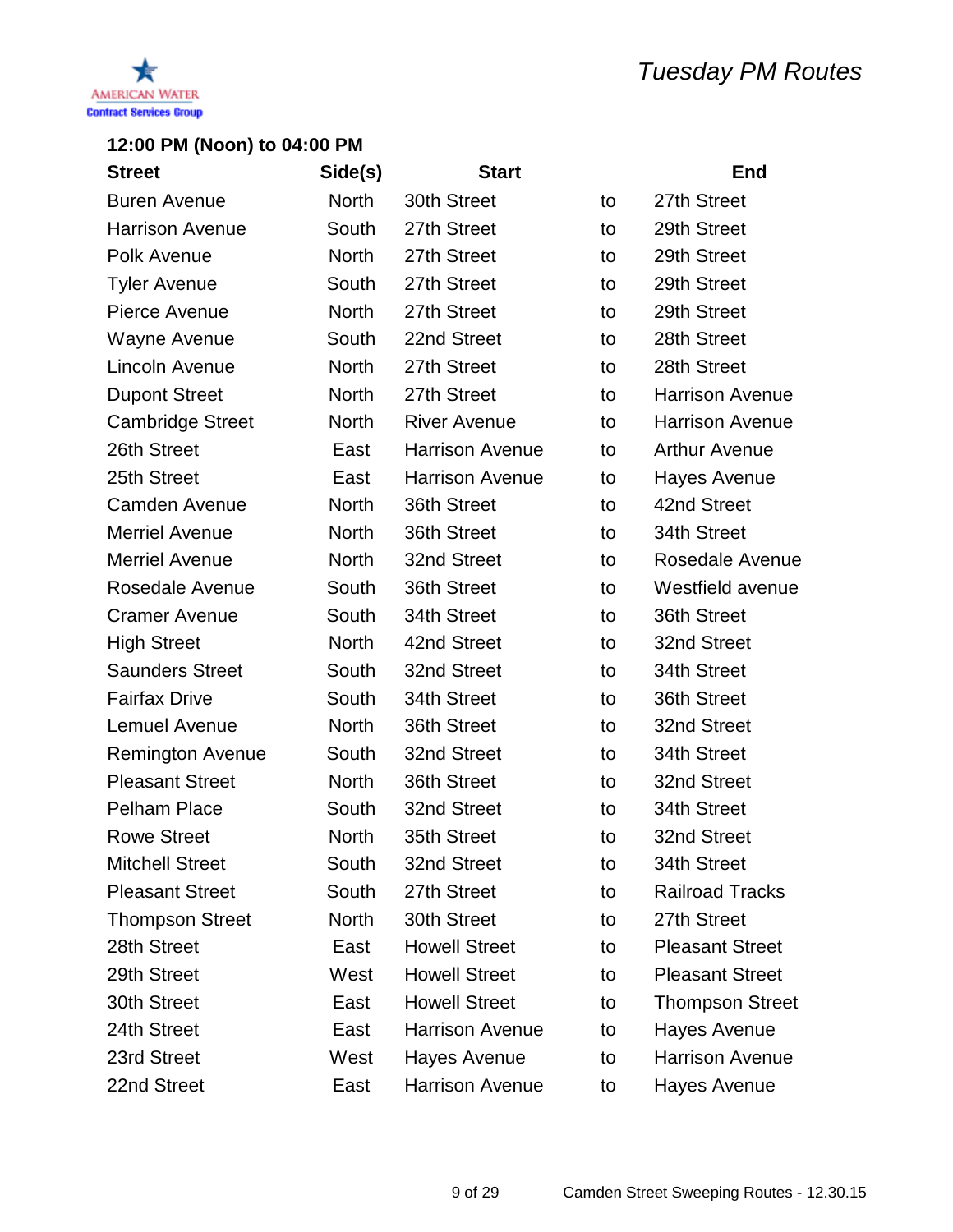

| <b>Street</b> | Side(s) | <b>Start</b> | End |
|---------------|---------|--------------|-----|
|               |         |              |     |

| <b>Pershing Street</b> | East | <b>Chase Street</b>   | to | Landsdowne Avenue      |
|------------------------|------|-----------------------|----|------------------------|
| <b>Morris Street</b>   | West | Mechanic street       | to | <b>Chase Street</b>    |
| <b>Louis Street</b>    | East | <b>Chase Street</b>   | to | <b>Kaighns Avenue</b>  |
| <b>Rose Street</b>     | West | <b>Liberty Street</b> | to | <b>Everett Street</b>  |
| <b>Coral Street</b>    | East | Landsdowne Avenue     | to | <b>Atlantic Avenue</b> |
| <b>Green Street</b>    | West | <b>Liberty Street</b> | to | Mechanic street        |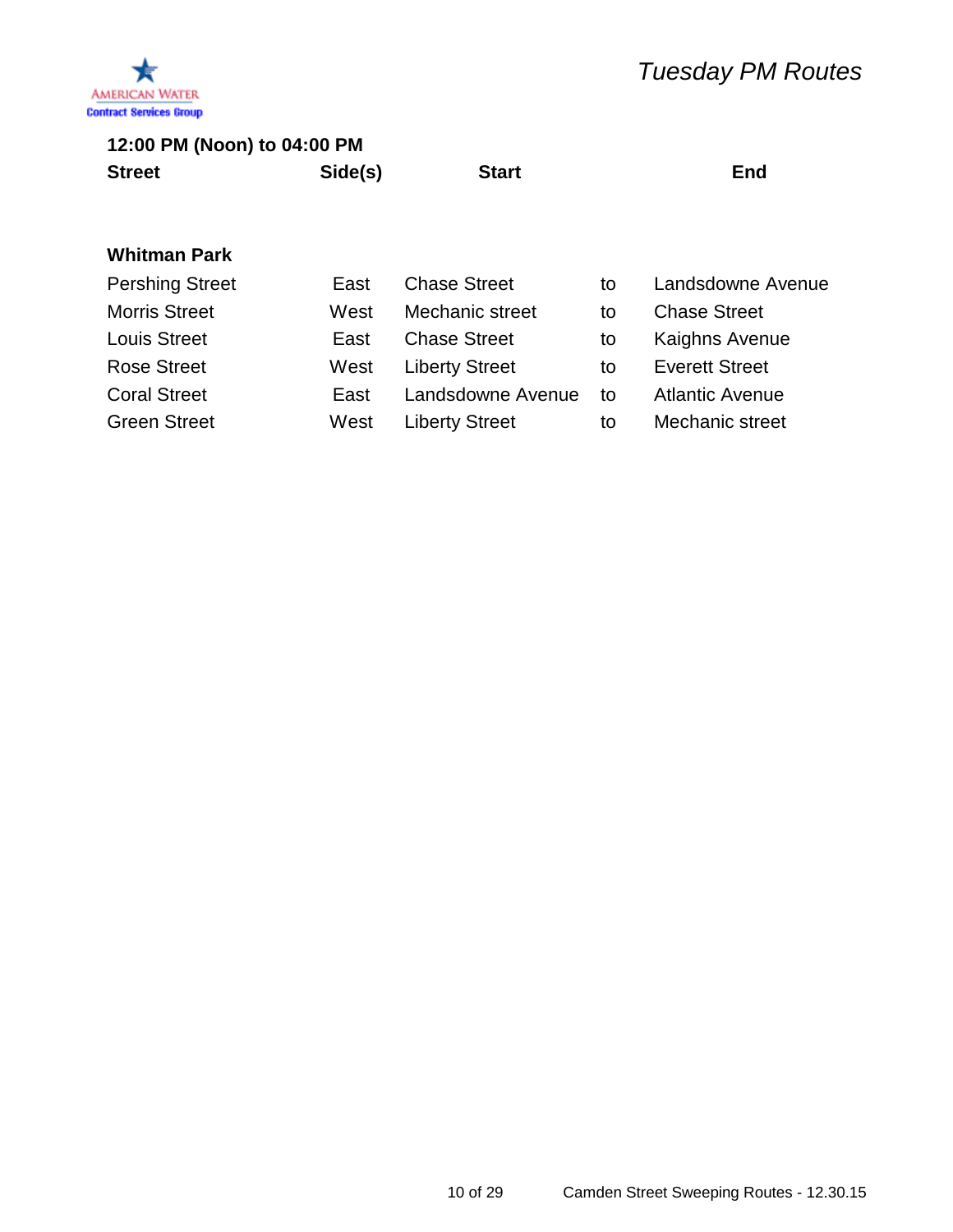

### **Wednesday 03:00 AM to 07:00 AM**

*Night Route*

| <b>Street</b>         | Side(s)      | <b>Start</b>           |    | <b>End</b>                 |
|-----------------------|--------------|------------------------|----|----------------------------|
| <b>Cooper Street</b>  | South        | <b>Delaware Avenue</b> | to | 12th Street                |
| <b>Market Street</b>  | <b>North</b> | <b>Delaware Avenue</b> | to | 10th Street                |
| <b>Federal Street</b> | South        | <b>Delaware Avenue</b> | to | <b>Cooper River Bridge</b> |
| <b>Broadway</b>       | West         | <b>Penn Street</b>     | to | Morgan Boulevard           |
| Mt. Ephraim Avenue    | East         | <b>Ferry Avenue</b>    | to | <b>Line Street</b>         |
| <b>Haddon Avenue</b>  | East         | <b>Federal Street</b>  | to | Ferry Avenue               |
| Kaighns Avenue        | South        | <b>Front Street</b>    | to | <b>Park Boulevard</b>      |
| <b>Point Street</b>   | West         | <b>Penn Street</b>     | to | <b>Linden Street</b>       |
| N. Front Street       | West         | <b>Market Street</b>   | to | <b>Linden Street</b>       |
| 2nd Street            | East         | <b>Federal Street</b>  | to | <b>Linden Street</b>       |
| <b>Friends Avenue</b> | East         | <b>Cooper Street</b>   | to | <b>Linden Street</b>       |
| 3rd Street            | West         | <b>Federal Street</b>  | to | <b>Linden Street</b>       |
| 4th Street            | East         | <b>Federal Street</b>  | to | <b>Linden Street</b>       |
| 5th Street            | West         | <b>Federal Street</b>  | to | <b>Linden Street</b>       |
| <b>6th Street</b>     | East         | <b>Federal Street</b>  | to | <b>Linden Street</b>       |
| <b>7th Street</b>     | East         | <b>Federal Street</b>  | to | <b>Linden Street</b>       |
| 8th Street            | West         | <b>Federal Street</b>  | to | <b>Linden Street</b>       |
| 9th Street            | East         | <b>Market Street</b>   | to | <b>Linden Street</b>       |
| 10th Street           | West         | <b>Market Street</b>   | to | <b>Linden Street</b>       |
| 11th Street           | East         | <b>Federal Street</b>  | to | <b>Linden Street</b>       |
| <b>Linden Street</b>  | <b>North</b> | <b>Front Street</b>    | to | 5th Street                 |
| <b>Penn Street</b>    | South        | <b>Delaware Avenue</b> | to | 6th Street                 |
| N. Front Street       | West         | <b>Pearl Street</b>    | to | <b>Erie Street</b>         |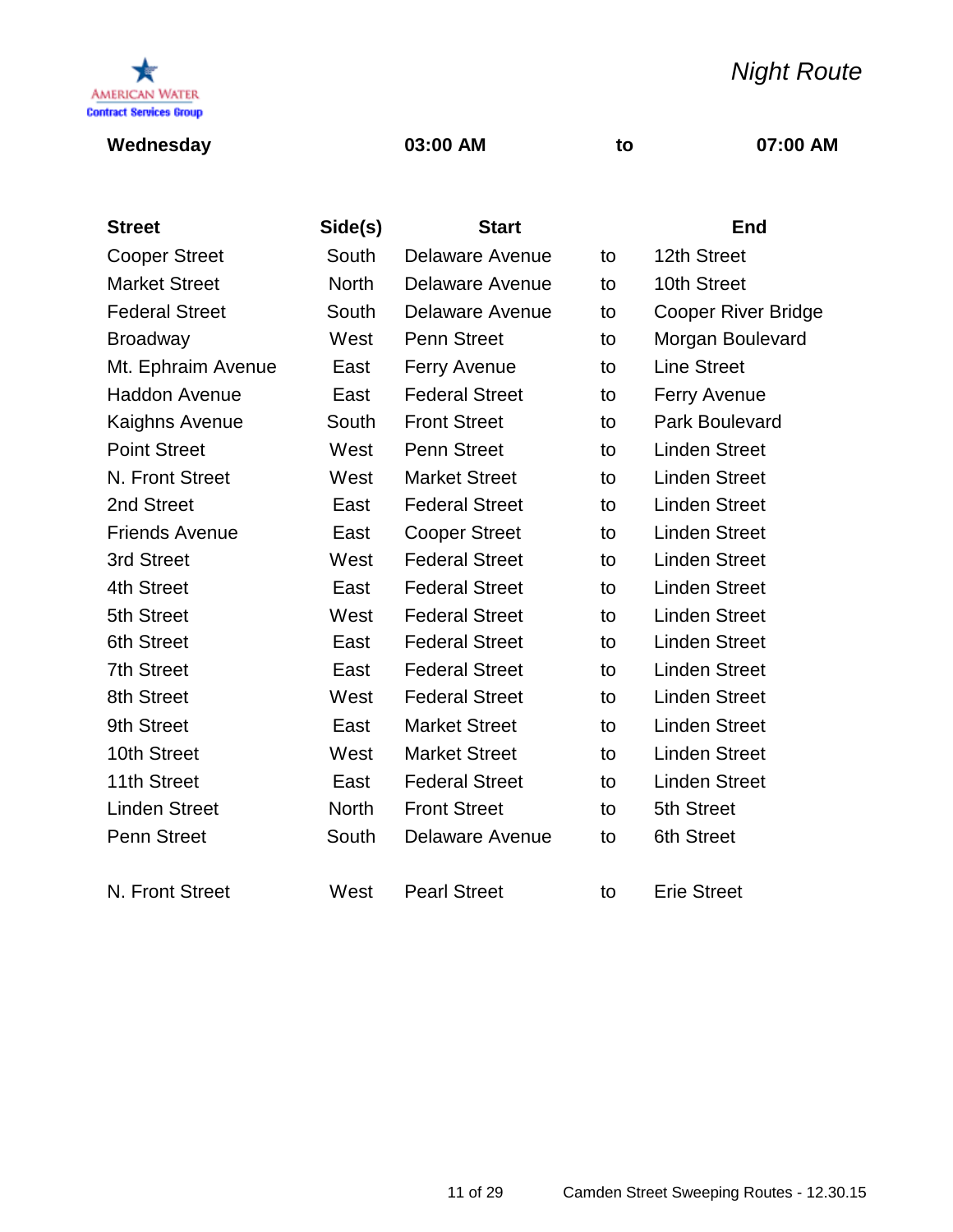

| <b>Street</b>         | Side(s)      | <b>Start</b>           |    | <b>End</b>                               |
|-----------------------|--------------|------------------------|----|------------------------------------------|
| 10th Street           | East         | <b>Linden Street</b>   | to | <b>State Street</b>                      |
| 9th Street            | West         | <b>Bailey Street</b>   | to | <b>Linden Street</b>                     |
| 8th Street            | East         | <b>Linden Street</b>   | to | <b>Erie Street</b>                       |
| <b>Linwood Street</b> | <b>Both</b>  | <b>Vine Street</b>     | to | <b>Elm Street</b>                        |
| <b>Willard Street</b> | <b>Both</b>  | <b>Vine Street</b>     | to | <b>Elm Street</b>                        |
| <b>Raymond Street</b> | <b>Both</b>  | <b>Vine Street</b>     | to | <b>State Street</b>                      |
| <b>7th Street</b>     | West         | <b>Vine Street</b>     | to | <b>State Street</b>                      |
| <b>6th Street</b>     | East         | <b>Pearl Street</b>    | to | <b>Park Drive</b>                        |
| 5th Street            | West         | <b>Erie Street</b>     | to | <b>Pearl Street</b>                      |
| 4th Street            | East         | <b>Main Street</b>     | to | Dead End                                 |
| 3rd Street            | West         | <b>Burns Street</b>    | to | <b>Linden Street</b>                     |
| 2nd Street            | East         | <b>Linden Street</b>   | to | <b>Burns Street</b>                      |
| <b>Front Street</b>   | West         | <b>Linden Street</b>   | to | <b>Erie Street</b>                       |
| <b>Point Street</b>   | East         | <b>Erie Street</b>     | to | <b>Linden Street</b>                     |
| <b>Pearl Street</b>   | <b>North</b> | 10th Street            | to | Delaware Avenue                          |
| <b>Elm Street</b>     | South        | <b>Delaware Avenue</b> | to | 10th Street                              |
| <b>Cedar Street</b>   | <b>Both</b>  | 10th Street            | to | 3rd Street                               |
| <b>Birch Street</b>   | <b>Both</b>  | 8th Street             | to | 9th Street                               |
| <b>Vine Street</b>    | <b>North</b> | 10th Street            | to | Delaware Avenue                          |
| <b>Main Street</b>    | South        | <b>State Street</b>    | to | <b>Elm Street</b>                        |
| <b>State Street</b>   | South        | Delaware Avenue        | to | 10th Street                              |
| <b>Bailey Street</b>  | <b>Both</b>  | 9th Street             | to | 2nd Street                               |
| <b>York Street</b>    | South        | <b>Beach Street</b>    | to | 9th Street                               |
| <b>Erie Street</b>    | <b>North</b> | 8th Street             | to | <b>Beach Street</b>                      |
| <b>State Street</b>   | South        | 10th Street            | to | <b>River Avenue</b>                      |
| 17th Street           | West         | <b>River Avenue</b>    | to | Pierce Avenue                            |
| 18th Street           | East         | Pierce Avenue          | to | <b>River Avenue</b>                      |
| 19th Street           | West         | <b>River Avenue</b>    | to | <b>Harrison Avenue</b>                   |
| 20th Street           | West         | <b>Harrison Avenue</b> | to | <b>River Avenue</b>                      |
| 21st Street           | West         | <b>River Avenue</b>    | to | <b>Harrison Avenue</b>                   |
| Wayne Avenue          | <b>North</b> | 27th Street            | to | <b>State Street</b>                      |
| Pierce Avenue         | South        | <b>State Street</b>    | to | 27th Street                              |
| 19th Street           | East         | <b>Harrison Avenue</b> | to | <b>River Avenue</b>                      |
| 20th Street           | West         | Hayes Avenue           | to | <b>River Avenue</b>                      |
| 21st Street           | East         | <b>River Avenue</b>    | to | Hayes Avenue                             |
| Hayes Avenue          | <b>North</b> | 27th Street            | to | 24th Street                              |
|                       |              | 12 of 29               |    | Camden Street Sweeping Routes - 12.30.15 |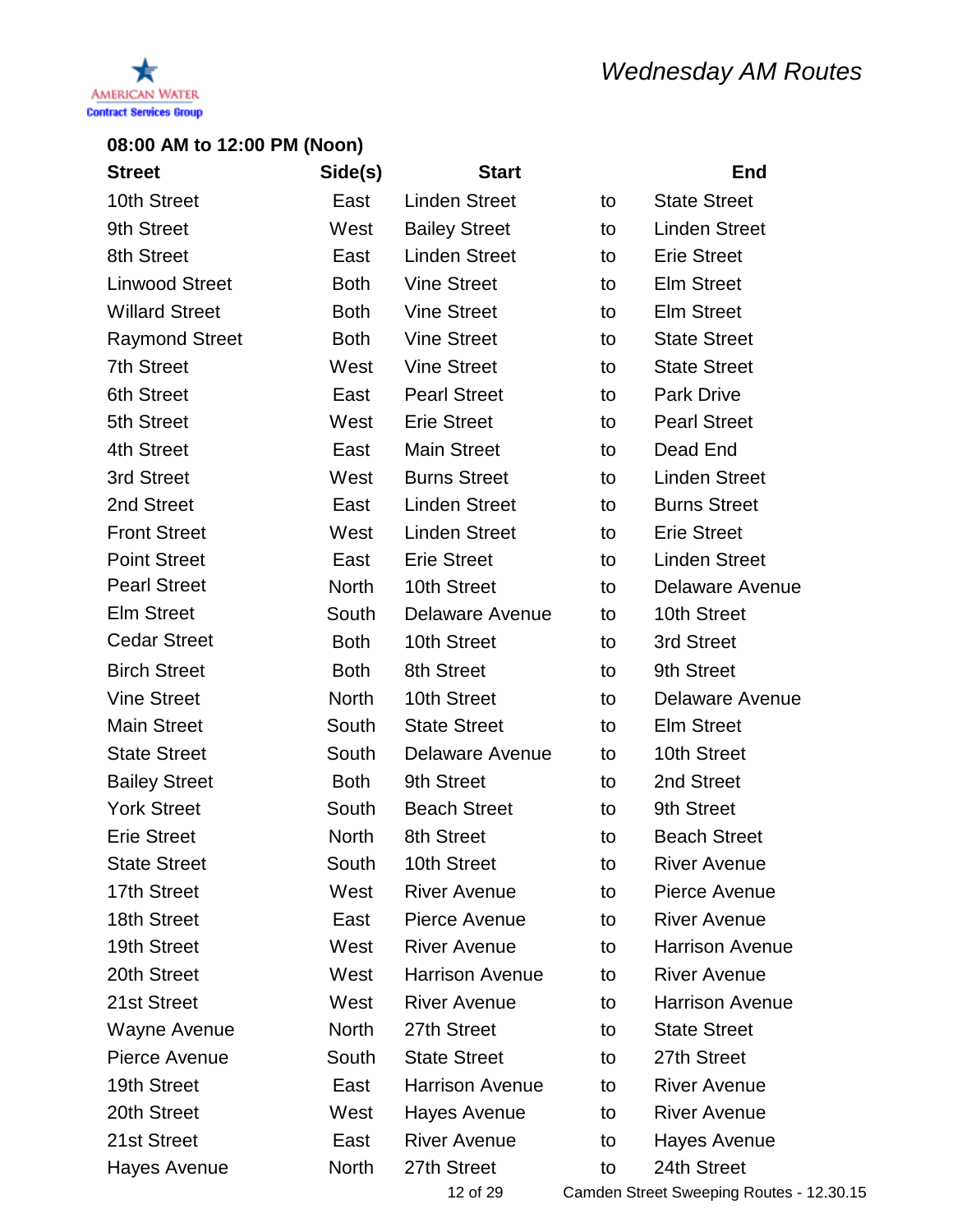

| <b>Street</b>            | Side(s)      | <b>Start</b>          |    | <b>End</b>             |
|--------------------------|--------------|-----------------------|----|------------------------|
| <b>7th Street</b>        | <b>Both</b>  | <b>Haddon Avenue</b>  | to | <b>Benson Street</b>   |
| <b>6th Street</b>        | East         | <b>Mickle Street</b>  | to | <b>Clinton Street</b>  |
| <b>Williams Street</b>   | East         | <b>Benson Street</b>  | to | <b>Clinton Street</b>  |
| 5th Street               | West         | <b>Clinton Street</b> | to | <b>Mickle Street</b>   |
| <b>Henry Street</b>      | West         | <b>Benson Street</b>  | to | <b>Clinton Street</b>  |
| <b>West Street</b>       | East         | <b>Clinton Street</b> | to | <b>Mickle Street</b>   |
| 4th Street               | West         | <b>Clinton Street</b> | to | <b>Mickle Street</b>   |
| 3rd Street               | East         | <b>Clinton Street</b> | to | <b>Federal Street</b>  |
| <b>Washington Street</b> | South        | 3rd Street            | to | 6th Street             |
| <b>Berkley Street</b>    | <b>North</b> | 3rd Street            | to | 6th Street             |
| <b>Clinton Street</b>    | South        | 2nd Street            | to | 6th Street             |
| <b>Mickle Street</b>     | <b>North</b> | 2nd Street            | to | <b>Haddon Avenue</b>   |
| <b>Stevens Street</b>    | South        | <b>6th Street</b>     | to | 2nd Street             |
| 24th Street              | West         | Hayes Avenue          | to | Dead End               |
| <b>Sherman Avenue</b>    | South        | 24th Street           | to | 27th Street            |
| 25th Street              | East         | <b>Arthur Avenue</b>  | to | <b>Sherman Avenue</b>  |
| <b>Marlton Avenue</b>    | East         | <b>Berkley Street</b> | to | <b>Highland Avenue</b> |

| White Horse Pike       | <b>Both</b> | Entire length        |                   |
|------------------------|-------------|----------------------|-------------------|
| <b>Thorn Street</b>    |             | Both Copewood Street | to Whitman Avenue |
| <b>Copewood Street</b> | <b>Both</b> | Haddon Avenue        | to Davis Street   |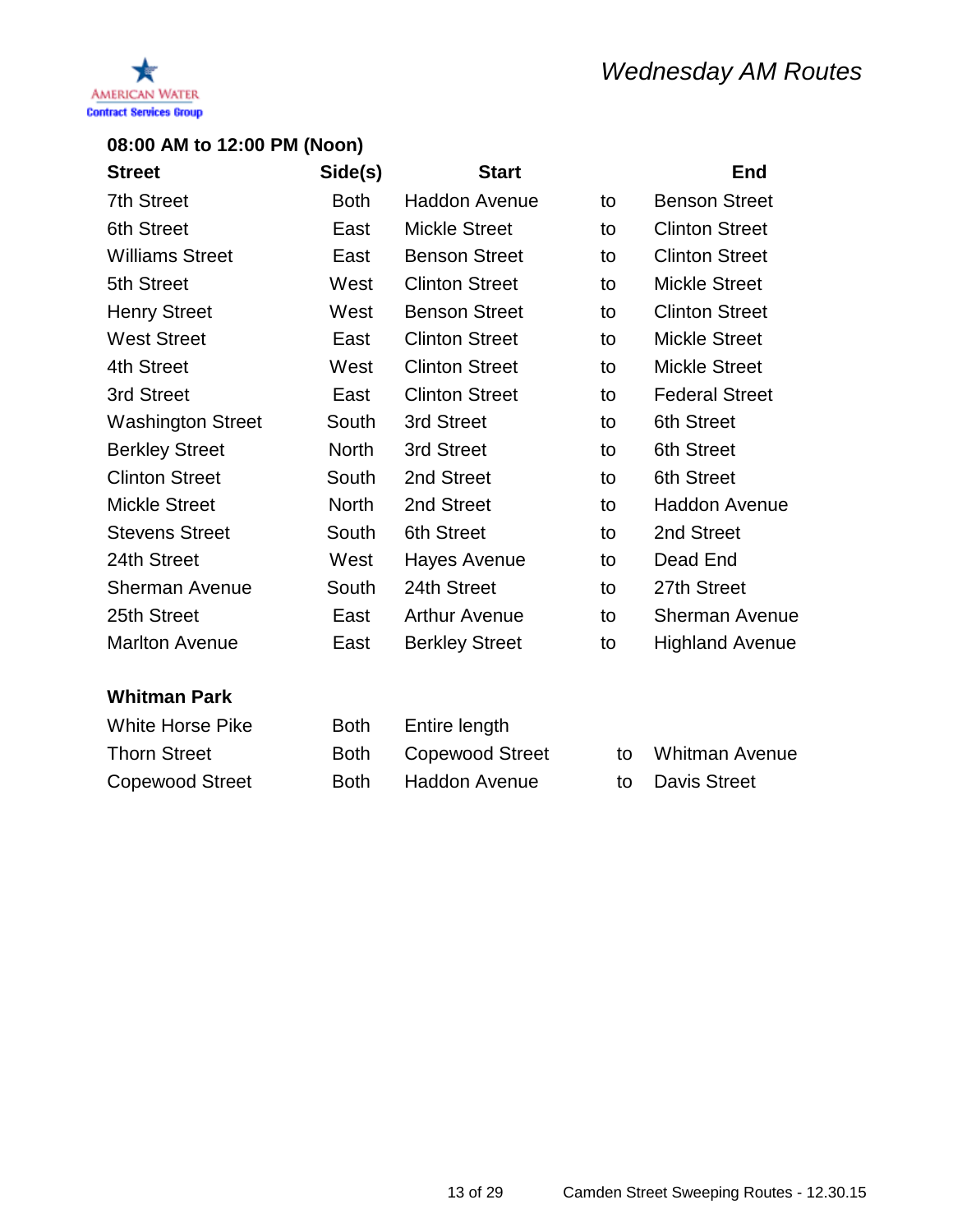

| <b>Street</b>           | Side(s)      | <b>Start</b>            |    | End                     |
|-------------------------|--------------|-------------------------|----|-------------------------|
| 28th Street             | West         | <b>Buren Street</b>     | to | <b>Sherman Avenue</b>   |
| 29th Street             | East         | <b>Sherman Avenue</b>   | to | <b>Buren Avenue</b>     |
| Louis Avenue            | East         | <b>Cleveland Avenue</b> | to | <b>Harrison Avenue</b>  |
| 30th Street             | West         | <b>Cleveland Avenue</b> | to | <b>River Avenue</b>     |
| 31st Street             | West         | <b>Hayes Avenue</b>     | to | <b>Harrison Avenue</b>  |
| Beideman Avenue         | East         | <b>Harrison Avenue</b>  | to | <b>Cleveland Avenue</b> |
| 32nd Street             | West         | <b>Cleveland Avenue</b> | to | <b>Farragut Avenue</b>  |
| Bergen Avenue           | East         | <b>Farragut Avenue</b>  | to | <b>Cleveland Avenue</b> |
| 33rd Street             | West         | <b>Cleveland Avenue</b> | to | <b>Farragut Avenue</b>  |
| 34th Street             | East         | <b>Farragut Avenue</b>  | to | <b>Cleveland Avenue</b> |
| 35th Street             | West         | Hayes Avenue            | to | <b>Farragut Avenue</b>  |
| 41st Street             | West         | Jersey Avenue           | to | <b>Camden Avenue</b>    |
| 40th Street             | East         | Jersey Avenue           | to | <b>Camden Avenue</b>    |
| 39th Street             | West         | Jersey Avenue           | to | <b>Camden Avenue</b>    |
| 38th Street             | East         | Jersey Avenue           | to | City line               |
| 37th Street             | West         | City line               | to | Jersey Avenue           |
| 35th Street             | East         | <b>Lemuel Avenue</b>    | to | <b>Fairfax Drive</b>    |
| 35th Street             | East         | <b>Merriel Avenue</b>   | to | Rosedale Avenue         |
| 34th Street             | West         | Rosedale Avenue         | to | <b>Lemuel Avenue</b>    |
| 33rd Street             | West         | Rosedale Avenue         | to | <b>High Street</b>      |
| 32nd Street             | East         | Rosedale Avenue         | to | Lemuel Avenue           |
| 35th Street             | West         | <b>Federal Street</b>   | to | Rosedale Avenue         |
| 34th Street             | East         | Rosedale Avenue         | to | <b>Federal Street</b>   |
| 33rd Street             | West         | <b>Federal Street</b>   | to | Rosedale Avenue         |
| 32nd Street             | East         | Rosedale Avenue         | to | <b>Federal Street</b>   |
| <b>Sherman Avenue</b>   | <b>North</b> | 27th Street             | to | 29th Street             |
| <b>Cleveland Avenue</b> | South        | <b>Reeves Avenue</b>    | to | 27th Street             |
| <b>Arthur Avenue</b>    | <b>North</b> | 27th Street             | to | 29th Street             |
| <b>Garfield Avenue</b>  | South        | 27th Street             | to | 29th Street             |
| <b>Concord Avenue</b>   | <b>North</b> | 27th Street             | to | 29th Street             |
| <b>Hayes Avenue</b>     | <b>North</b> | 27th Street             | to | 29th Street             |
| <b>Harrison Avenue</b>  | <b>North</b> | 36th Street             | to | 32nd Street             |
| <b>Farragut Street</b>  | South        | 33rd Street             | to | 32nd Street             |
| <b>Buren Avenue</b>     | South        | <b>Reeves Avenue</b>    | to | 27th Street             |
| <b>Harrison Avenue</b>  | <b>North</b> | 27th Street             | to | 29th Street             |
| Polk Avenue             | South        | 27th Street             | to | 29th Street             |
|                         |              |                         |    |                         |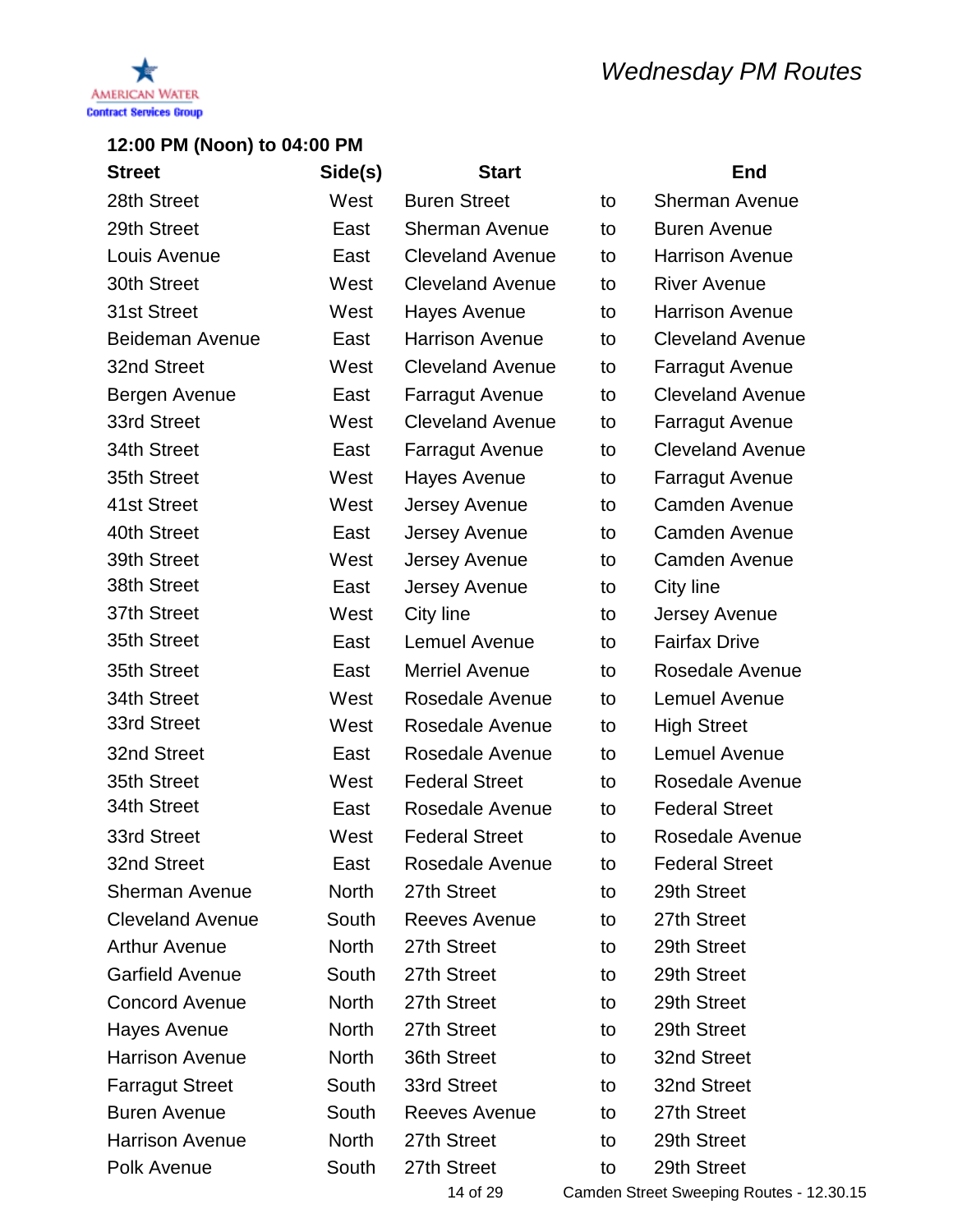

| <b>Street</b>           | Side(s)      | <b>Start</b>           |    | <b>End</b>              |
|-------------------------|--------------|------------------------|----|-------------------------|
| <b>Tyler Avenue</b>     | <b>North</b> | 27th Street            | to | 29th Street             |
| Pierce Avenue           | South        | 27th Street            | to | 29th Street             |
| Wayne Avenue            | <b>North</b> | 22nd Street            | to | 28th Street             |
| Lincoln Avenue          | South        | 27th Street            | to | 29th Street             |
| <b>Dupont Street</b>    | South        | 27th Street            | to | <b>Harrison Avenue</b>  |
| <b>Cambridge Street</b> | East         | <b>Harrison Avenue</b> | to | <b>Hayes Avenue</b>     |
| 26th Street             | West         | <b>Harrison Avenue</b> | to | <b>Arthur Avenue</b>    |
| 25th Street             | West         | <b>Harrison Avenue</b> | to | Hayes Avenue            |
| <b>Merriel Avenue</b>   | South        | 36th Street            | to | 34th Street             |
| <b>Cramer Street</b>    | <b>North</b> | 34th Street            | to | 36th Street             |
| <b>High Street</b>      | South        | 42nd Street            | to | 32nd Street             |
| <b>Saunders Avenue</b>  | <b>North</b> | 32nd Street            | to | 34th Street             |
| <b>Fairfax Drive</b>    | <b>North</b> | 34th Street            | to | 36th Street             |
| <b>Lemuel Avenue</b>    | South        | 36th Street            | to | 32nd Street             |
| <b>Remington Avenue</b> | <b>North</b> | 32nd Street            | to | 34th Street             |
| <b>Pleasant Street</b>  | South        | 36th Street            | to | 32nd Street             |
| <b>Pelham Place</b>     | <b>North</b> | 32nd Street            | to | 34th Street             |
| <b>Rowe Street</b>      | South        | 35th Street            | to | 32nd Street             |
| <b>Mitchell Street</b>  | <b>North</b> | 32nd Street            | to | 34th Street             |
| <b>Pleasant Street</b>  | <b>North</b> | 27th Street            | to | Railroad tracks         |
| <b>Thopmson Street</b>  | South        | 30th Street            | to | 27th Street             |
| 28th Street             | West         | <b>Howell Street</b>   | to | <b>Pleasant Street</b>  |
| 29th Street             | East         | <b>Howell Street</b>   | to | <b>Pleasant Street</b>  |
| 30th Street             | West         | <b>Howell Street</b>   | to | <b>Thompson Street</b>  |
| 24th Street             | <b>North</b> | <b>Hayes Avenue</b>    | to | <b>Harrison Avenue</b>  |
| 23rd Street             | East         | <b>Harrison Avenue</b> | to | Hayes Avenue            |
| 22nd Street             | West         | Hayes Avenue           | to | <b>Harrison Avenue</b>  |
| Pierce Avenue           | East         | 35th Street            | to | <b>Louis Street</b>     |
| Rosedale Avenue         | North        | 36th Street            | to | <b>Westfield Avenue</b> |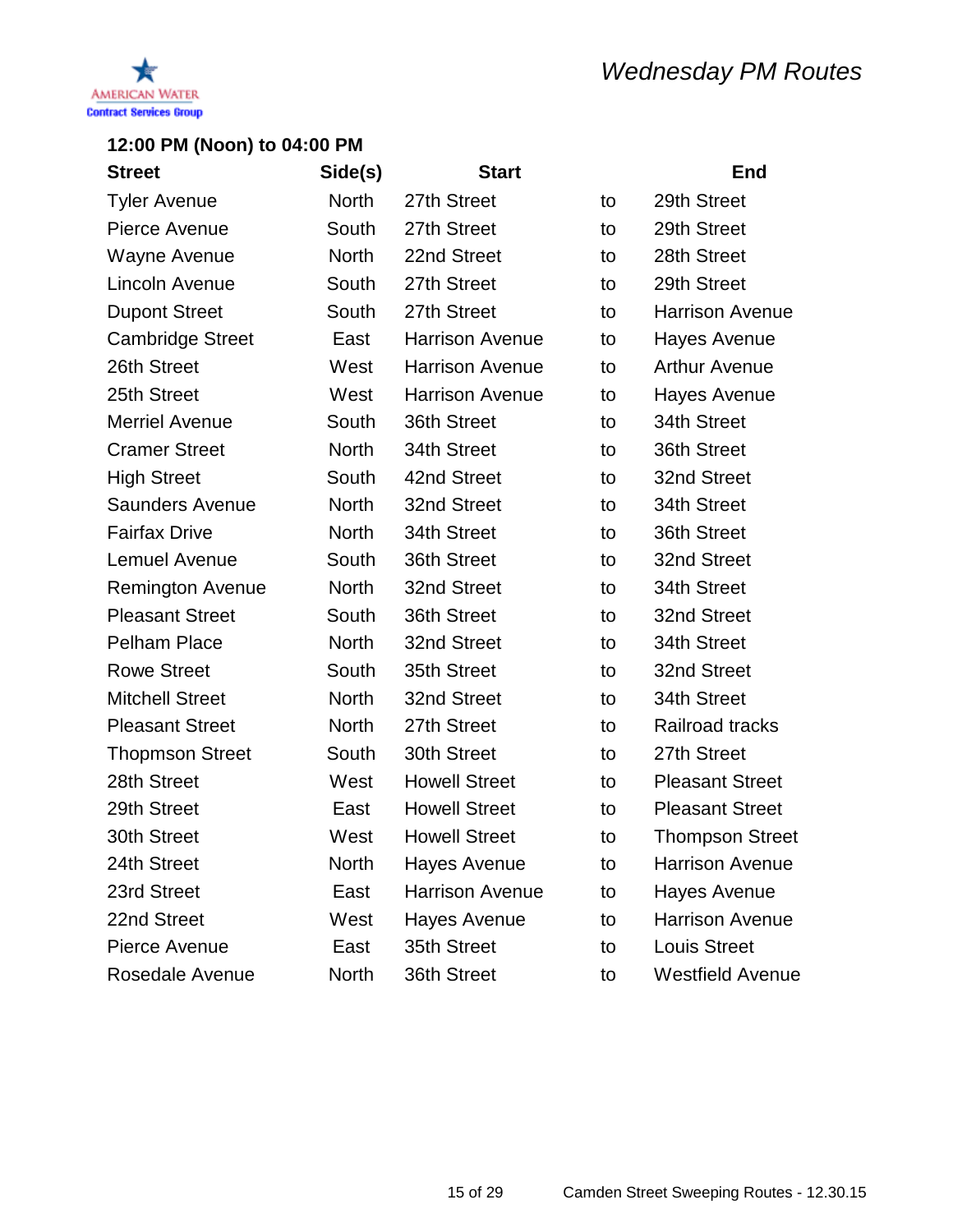

| <b>Street</b>           | Side(s)      | <b>Start</b>            |    | <b>End</b>              |
|-------------------------|--------------|-------------------------|----|-------------------------|
| Lansdowne Avenue        | <b>North</b> | <b>Ormond Avenue</b>    | to | <b>Haddon Avenue</b>    |
| <b>Bradley Avenue</b>   | South        | <b>Haddon Avenue</b>    | to | Euclid Avenue           |
| <b>Ormond Avenue</b>    | West         | <b>Bradley Avenue</b>   | to | <b>Vesper Boulevard</b> |
| <b>Greenwood Avenue</b> | East         | <b>Vesper Boulevard</b> | to | <b>Bradley Avenue</b>   |
| <b>Euclid Avenue</b>    | <b>North</b> | <b>Park Boulevard</b>   | to | <b>Haddon Avenue</b>    |
| Vesper Avenue           | South        | <b>Haddon Avenue</b>    | to | Park Boulevard          |
| Park Boulevard          | <b>North</b> | <b>Vesper Boulevard</b> | to | <b>Bradley Avenue</b>   |
| <b>Princess Avenue</b>  | East         | Kaighns Avenue          | to | Euclid Avenue           |
| <b>Kenwood Avenue</b>   | West         | Euclid Avenue           | to | Kaighns Avenue          |
| 9th Street              | West         | Kaighns Avenue          | to | Morgan Boulevard        |
| 8th Street              | East         | Morgan Boulevard        | to | Kaighns Avenue          |
| 10th Street             | East         | Kaighns Avenue          | to | Morgan Boulevard        |
| <b>Miller Street</b>    | West         | <b>Central Avenue</b>   | to | <b>Bulson Avenue</b>    |
| <b>Phillips Street</b>  | West         | <b>Central Avenue</b>   | to | Van Hook Street         |
| <b>Kossuth Street</b>   | West         | Van Hook Street         | to | <b>Ferry Avenue</b>     |
| <b>7th Street</b>       | East         | Morgan Boulevard        | to | <b>Ferry Avenue</b>     |
| <b>6th Street</b>       | East         | Morgan Boulevard        | to | <b>Woodland Avenue</b>  |
| <b>Liberty Street</b>   | <b>North</b> | 8th Street              | to | Mt. Ephraim Avenue      |
| <b>Mechanic Street</b>  | South        | Mt. Ephraim Avenue      | to | 9th Street              |
| Lansdowne Avenue        | <b>North</b> | Hospital                | to | 9th Street              |
| <b>Fairmount Avenue</b> | South        | 8th Street              | to | Hospital                |
| <b>Everett Street</b>   | <b>North</b> | Mt. Ephraim Avenue      | to | <b>7th Street</b>       |
| <b>Atlantic Avenue</b>  | South        | <b>7th Street</b>       | to | Mt. Ephraim Avenue      |
| <b>Jackson Street</b>   | <b>North</b> | Mt. Ephraim Avenue      | to | 9th Street              |
| <b>Morton Street</b>    | <b>North</b> | 9th Street              | to | Mt. Ephraim Avenue      |
| <b>Thurman Street</b>   | South        | Mt. Ephraim Avenue      | to | Dead end                |
| <b>Morgan Street</b>    | South        | <b>7th Street</b>       | to | <b>Bridge</b>           |
| <b>Warsaw Street</b>    | West         | <b>Sheridan Street</b>  | to | <b>Thurman Street</b>   |
| <b>Sheridan Street</b>  | South        | Mt. Ephraim Avenue      | to | 10th Street             |
| <b>Howe Street</b>      | South        | 10th Street             | to | 9th Street              |
| South 7th Street        | West         | <b>Thurman Street</b>   | to | <b>Everett Street</b>   |
| 4th Street              | East         | Kaighns Avenue          | to | <b>Jackson Street</b>   |
| <b>Filmore Street</b>   | East         | <b>Chelton Avenue</b>   | to | <b>Jackson Street</b>   |
| <b>Arlington Street</b> | East         | <b>Chelton Avenue</b>   | to | <b>Jefferson Street</b> |
| <b>6th Street</b>       | West         | <b>Chelton Avenue</b>   | to | <b>Jackson Street</b>   |
| <b>Ferry Avenue</b>     | East         | <b>Jackson Street</b>   | to | <b>Mechanic Street</b>  |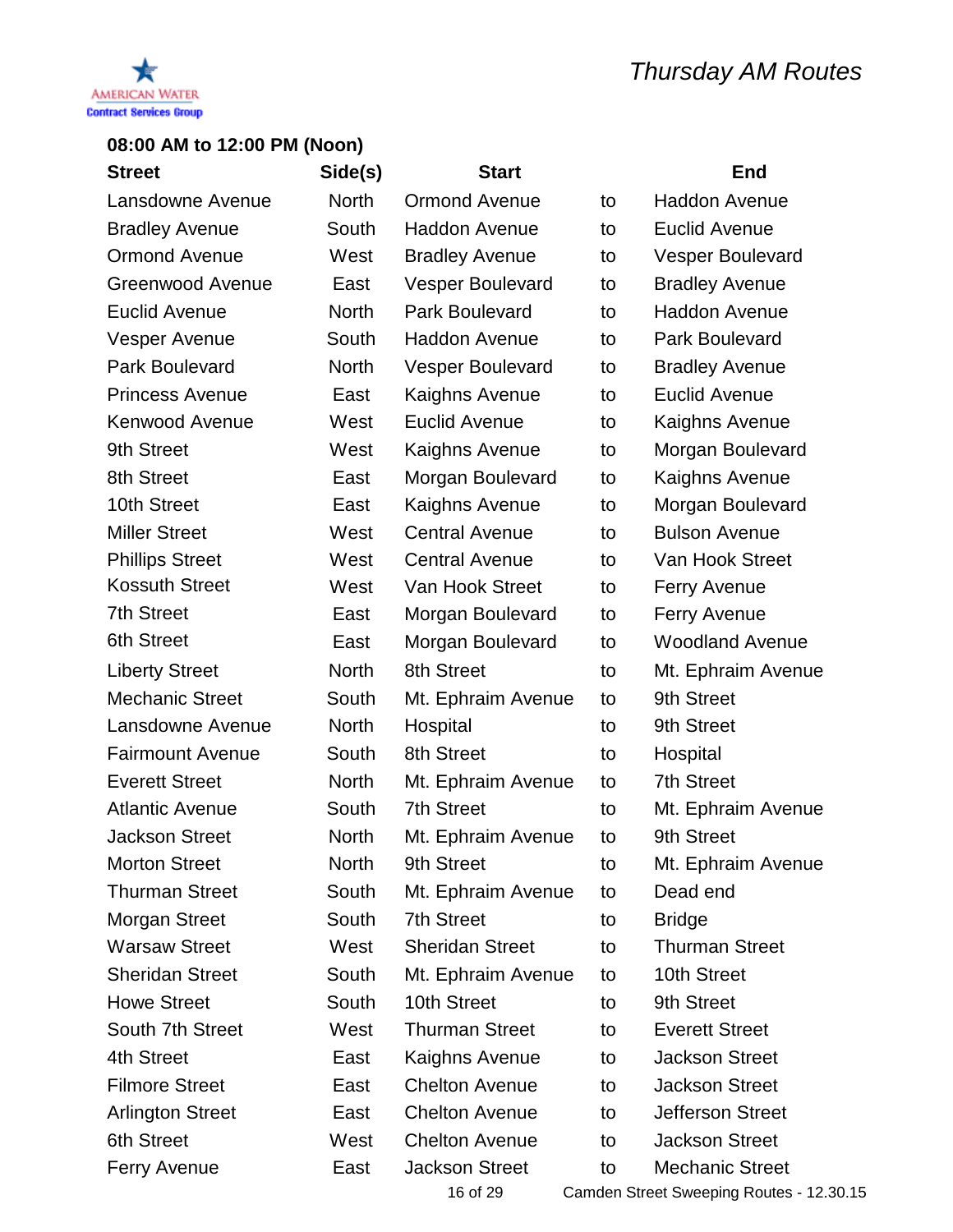

| <b>Street</b>           | Side(s)      | <b>Start</b>           |    | <b>End</b>             |
|-------------------------|--------------|------------------------|----|------------------------|
| 4th Street              | West         | <b>Mechanic Street</b> | to | <b>Jackson Street</b>  |
| <b>Jackson Street</b>   | <b>North</b> | 4th Street             | to | <b>Ferry Avenue</b>    |
| <b>Ferry Avenue</b>     | South        | <b>Jackson Street</b>  | to | Mt. Ephraim Avenue     |
| Van Hook Street         | North        | Mt. Ephraim Avenue     | to | 4th Street             |
| <b>Jefferson Street</b> | South        | 4th Street             | to | 10th Street            |
| <b>Florence Street</b>  | South        | <b>7th Street</b>      | to | 10th Street            |
| <b>Woodland Avenue</b>  | South        | 10th Street            | to | <b>7th Street</b>      |
| <b>Sylvan Street</b>    | <b>North</b> | <b>7th Street</b>      | to | 10th Street            |
| <b>Tulip Street</b>     | South        | 9th Street             | to | <b>7th Street</b>      |
| <b>Fairview Street</b>  | North        | 10th Street            | to | <b>Broadway</b>        |
| <b>6th Street</b>       | West         | Morgan Boulevard       | to | <b>Woodland Avenue</b> |
| <b>Woodland Avenue</b>  | South        | 6th Street             | to | <b>Broadway</b>        |
| <b>Mechanic Street</b>  | <b>North</b> | 7th Street             | to | 2nd Street             |
| <b>Atlantic Avenue</b>  | South        | 3rd Street             | to | <b>7th Street</b>      |
| Lansdowne Avenue        | <b>North</b> | 3rd Street             | to | <b>6th Street</b>      |
| 3rd Street              | East         | Kaighns Avenue         | to | <b>Mechanic Street</b> |
| <b>6th Street</b>       | West         | Lansdowne Avenue       | to | <b>Mechanic Street</b> |
| <b>Lowell Street</b>    | South        | Mt. Ephraim Avenue     | to | 9th Street             |

| <b>Sayrs Avenue</b>    | <b>North</b> | Mt. Ephraim Avenue    | to | <b>Davis Street</b>    |
|------------------------|--------------|-----------------------|----|------------------------|
| <b>Browning Street</b> | South        | <b>Hallowell Lane</b> | to | Mt. Ephraim Avenue     |
| <b>Dayton Street</b>   | <b>North</b> | Mt. Ephraim Avenue    | to | <b>Hallowell Lane</b>  |
| <b>Decatur Street</b>  | South        | <b>Davis Street</b>   | to | <b>Hallowell Lane</b>  |
| <b>Cope Street</b>     | West         | <b>Decatur Street</b> | to | <b>Sheridan Street</b> |
| Van Hook Street        | <b>North</b> | Mt. Ephraim Avenue    | to | <b>Hallowell Lane</b>  |
| <b>Sheridan Street</b> | South        | <b>Hallowell Lane</b> | to | Mt. Ephraim Avenue     |
| <b>Jackson Street</b>  | <b>North</b> | Mt. Ephraim Avenue    | to | <b>Pershing Street</b> |
| <b>Chase Street</b>    | South        | <b>Thorn Street</b>   | to | Mt. Ephraim Avenue     |
|                        |              |                       |    |                        |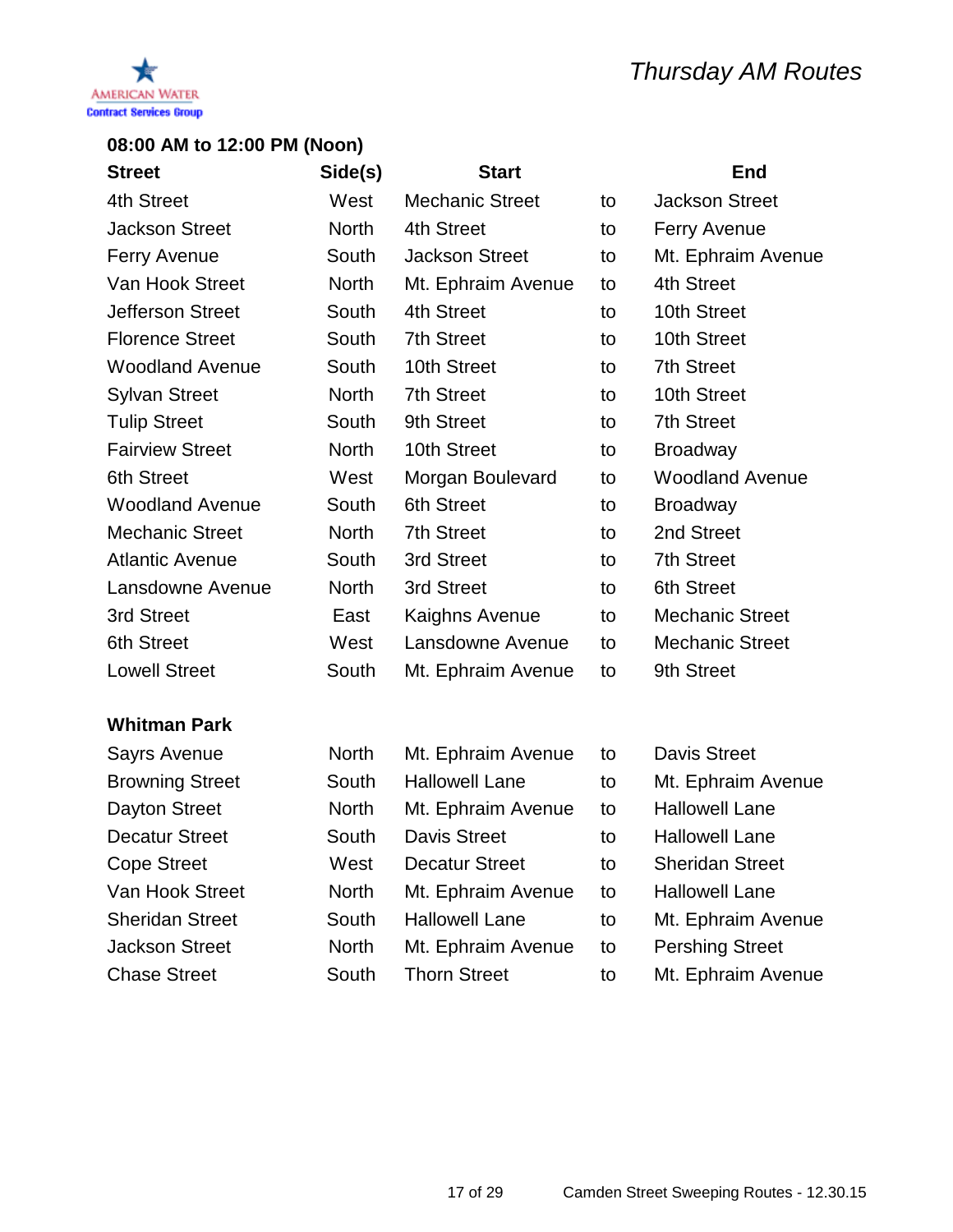

| <b>Street</b>            | Side(s)      | <b>Start</b>             |    | <b>End</b>             |
|--------------------------|--------------|--------------------------|----|------------------------|
| 2nd Street               | East         | <b>Line Street</b>       | to | <b>Clinton Street</b>  |
| 3rd Street               | West         | <b>Clinton Street</b>    | to | <b>Line Street</b>     |
| 4th Street               | East         | <b>Line Street</b>       | to | <b>Clinton Street</b>  |
| <b>West Street</b>       | West         | <b>Clinton Street</b>    | to | <b>Line Street</b>     |
| <b>Henery Street</b>     | East         | <b>Line Street</b>       | to | <b>Clinton Street</b>  |
| <b>Williams Street</b>   | West         | <b>Clinton Street</b>    | to | <b>Line Street</b>     |
| <b>6th Street</b>        | West         | <b>Line Street</b>       | to | <b>Clinton Street</b>  |
| 5th Street               | East         | <b>Clinton Street</b>    | to | <b>Line Street</b>     |
| Newton Avenue            | South        | <b>Line Street</b>       | to |                        |
| Mt. Ephraim Avenue       | West         | <b>Line Street</b>       | to | 10th Street            |
| 8th Street               | <b>Both</b>  | <b>Line Street</b>       | to | Newton Avenue          |
| <b>New Street</b>        | <b>North</b> | <b>7th Street</b>        | to | <b>Trenton Avenue</b>  |
| <b>Trenton Avenue</b>    | East         | <b>Washington Street</b> | to | 9th Street             |
| <b>Newton Avenue</b>     | South        | <b>Line Street</b>       | to | 4th Street             |
| <b>Locust Street</b>     | West         | <b>Pine Street</b>       | to | Kaighns Avenue         |
| <b>Hyde Park</b>         | West         | Kaighns Avenue           | to | <b>Liberty Street</b>  |
| Pavonia Street           | East         | <b>Liberty Street</b>    | to | Kaighns Avenue         |
| 3rd Street               | East         | Kaighns Avenue           | to | <b>Line Street</b>     |
| 4th Street               | West         | <b>Line Street</b>       | to | <b>Mechanic Street</b> |
| 3rd Street               | East         | <b>Mechanic Street</b>   | to | Kaighns Avenue         |
| <b>Sycamore Street</b>   | <b>North</b> | <b>Locust Street</b>     | to | 4th Street             |
| 2nd Street               | East         | <b>Mechanic Street</b>   | to | <b>Line Street</b>     |
| <b>6th Street</b>        | West         | <b>Mechanic Street</b>   | to | <b>Line Street</b>     |
| 5th Street               | East         | <b>Line Street</b>       | to | Newton Avenue          |
| 8th Street               | West         | Kaighns Avenue           | to | <b>Line Street</b>     |
| 9th Street               | East         | <b>Haddon Avenue</b>     | to | Kaighns Avenue         |
| 10th Street              | East         | Kaighns Avenue           | to | <b>Walnut Street</b>   |
| <b>Louis Street</b>      | West         | Kaighns Avenue           | to | Mt. Vernon Street      |
| <b>Princess Avenue</b>   | East         | <b>Walnut Street</b>     | to | Kaighns Avenue         |
| <b>Princess Avenue</b>   | <b>Both</b>  | <b>Pine Street</b>       | to | <b>Walnut Street</b>   |
| <b>Kenwood Avenue</b>    | West         | <b>Baird Boulevard</b>   | to | <b>Walnut Street</b>   |
| Langham Avenue           | East         | <b>Walnut Street</b>     | to | <b>Baird Boulevard</b> |
| <b>Empire Avenue</b>     | West         | <b>Baird Boulevard</b>   | to | <b>Walnut Street</b>   |
| Magnolia Avenue          | East         | <b>Walnut Street</b>     | to | <b>Baird Boulevard</b> |
| <b>Belleview Avenue</b>  | <b>North</b> | Park Boulevard           | to | <b>Baird Boulevard</b> |
| <b>Washington Street</b> | <b>North</b> | <b>6th Street</b>        | to | <b>Haddon Avenue</b>   |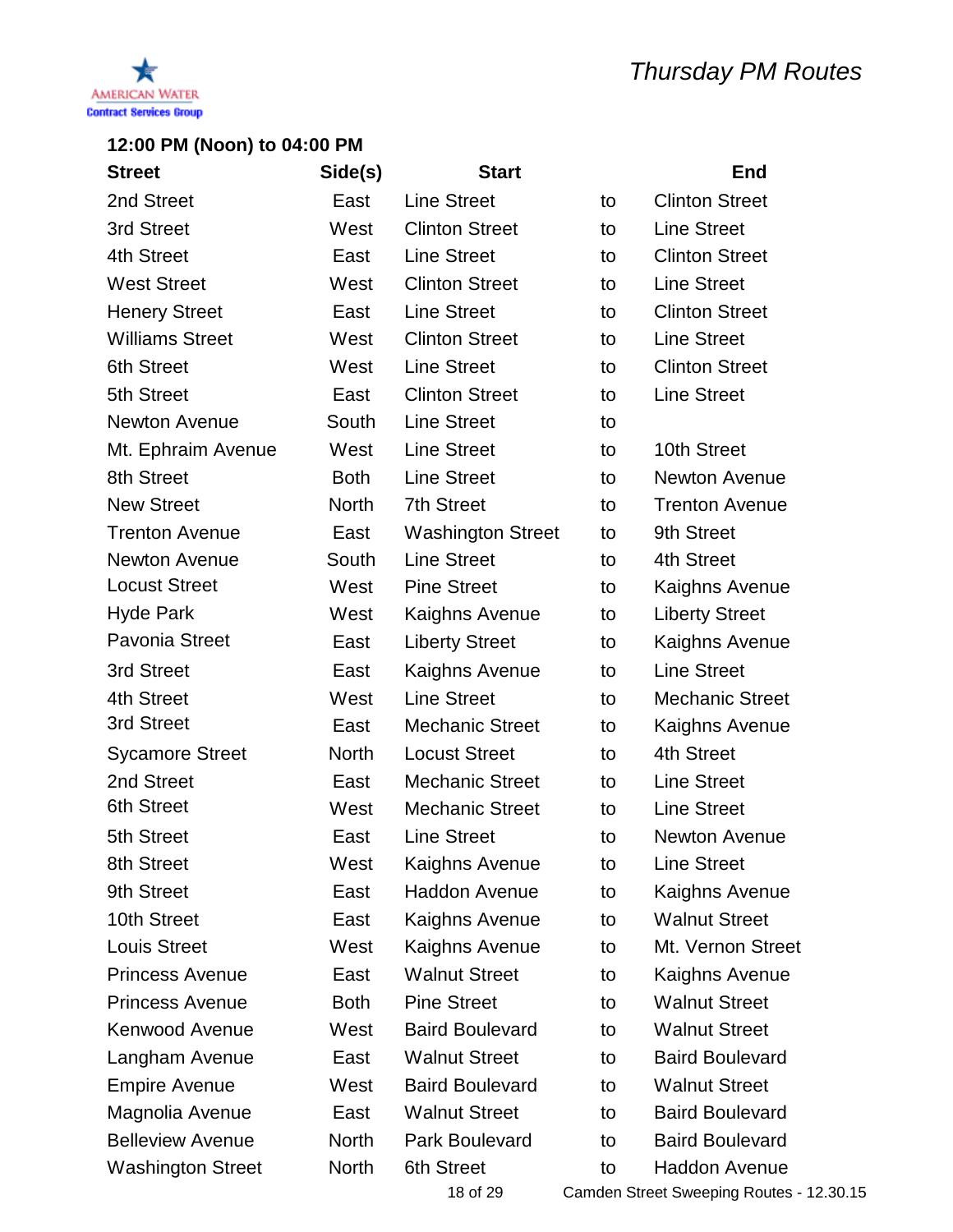

| <b>Street</b>          | Side(s)      | <b>Start</b>          |    | <b>End</b>           |
|------------------------|--------------|-----------------------|----|----------------------|
| <b>Berkley Street</b>  | South        | <b>Newton Avenue</b>  | to | <b>7th Street</b>    |
| <b>Clinton Street</b>  | North        | 6th Street            | to | <b>Newton Avenue</b> |
| <b>Royden Street</b>   | South        | <b>Newton Avenue</b>  | to | 3rd Street           |
| <b>Beckett Street</b>  | <b>North</b> | 3rd Street            | to | <b>West Street</b>   |
| <b>Line Street</b>     | <b>North</b> | 2nd Street            | to | <b>7th Street</b>    |
| <b>Line Street</b>     | <b>North</b> | <b>Newton Avenue</b>  | to | 9th Street           |
| <b>Spruce Street</b>   | <b>North</b> | 9th Street            | to | 2nd Street           |
| <b>Pine Street</b>     | South        | 2nd Street            | to | Dead end             |
| <b>Walnut Street</b>   | South        | 9th Street            | to | 2nd Street           |
| <b>Cherry Street</b>   | <b>North</b> | <b>Locust Street</b>  | to | <b>Broadway</b>      |
| <b>Cherry Street</b>   | <b>North</b> | <b>6th Street</b>     | to | 9th Street           |
| <b>Division Street</b> | South        | Mt. Ephraim Avenue    | to | <b>Haddon Avenue</b> |
| Ramona Golzalez St.    | <b>North</b> | 9th Street            | to | Newton Avenue        |
| Ramona Golzalez St.    | <b>North</b> | 6th Street            | to | 3rd Street           |
| Ramona Golzalez St.    | South        | 3rd Street            | to | <b>6th Street</b>    |
| Ramona Golzalez St.    | South        | <b>Newton Avenue</b>  | to | 9th Street           |
| <b>Chestnut Street</b> | South        | <b>Locust Street</b>  | to | <b>Haddon Avenue</b> |
| Mt. Vernon Street      | South        | <b>Haddon Avenue</b>  | to | 10th Street          |
| Mt. Vernon Street      | South        | 9th Street            | to | <b>Locust Street</b> |
| <b>Liberty Street</b>  | South        | <b>Pavonia Street</b> | to | <b>7th Street</b>    |
| <b>Sycamore Street</b> | <b>North</b> | <b>6th Street</b>     | to | <b>Haddon Avenue</b> |
| <b>Wildwood Avenue</b> | South        | Park Boulevard        | to | <b>Haddon Avenue</b> |
| <b>Baird Boulevard</b> | South        | Kaighns Avenue        | to | Park Boulevard       |
|                        |              |                       |    |                      |
| Whitman Park           |              |                       |    |                      |
| <b>Hallowell Lane</b>  | East         | <b>Ferry Avenue</b>   | to | <b>Davis Street</b>  |
| <b>Davis Street</b>    | <b>North</b> | <b>Hallowell Lane</b> | to | <b>Ferry Avenue</b>  |
| <b>Station Avenue</b>  | South        | <b>Davis Street</b>   | to | <b>Ferry Avenue</b>  |
| <b>Pershing Street</b> | West         | Sayrs Avenue          | to | <b>Chase Street</b>  |

- Morris Street **East** Chase Street to Sayrs Avenue
- Old White Horse Pike North Haddon Avenue to Ferry Avenue
	-
- Louis Street **West** Sheridan Street to Chase Street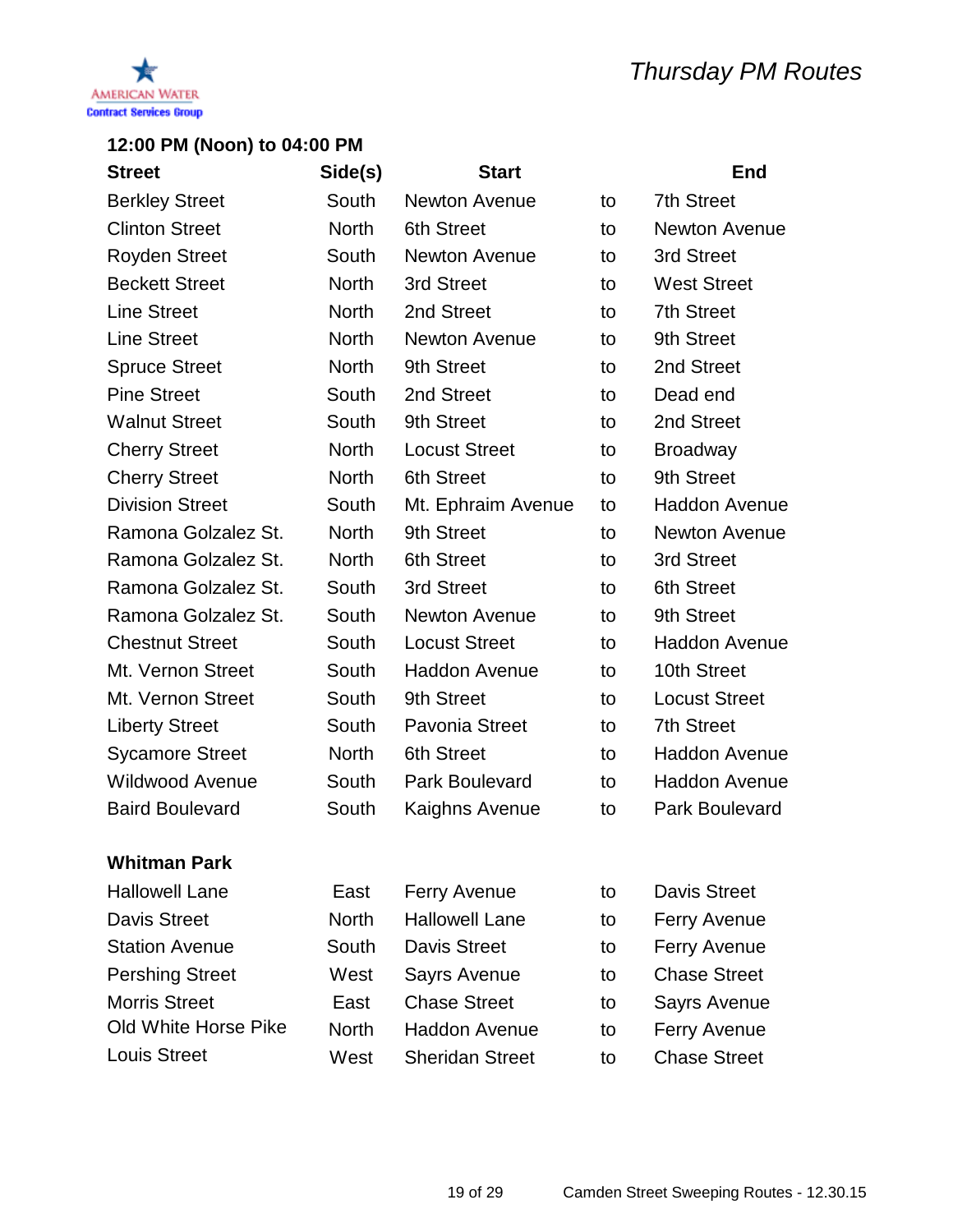

| <b>Street</b>        | Side(s)      | <b>Start</b>           |    | <b>End</b>                       |
|----------------------|--------------|------------------------|----|----------------------------------|
| 10th Street          | West         | <b>Linden Street</b>   | to | <b>State Street</b>              |
| 9th Street           | East         | <b>Bailey Street</b>   | to | <b>Linden Street</b>             |
| 8th Street           | West         | <b>Linden Street</b>   | to | <b>Erie Street</b>               |
| <b>Ray Street</b>    | <b>Both</b>  | <b>Elm Street</b>      | to | <b>Pearl Street</b>              |
| <b>Borton Street</b> | <b>Both</b>  | <b>Elm Street</b>      | to | <b>Pearl Street</b>              |
| <b>7th Street</b>    | East         | <b>Erie Street</b>     | to | <b>Linden Street</b>             |
| <b>6th Street</b>    | West         | <b>Pearl Street</b>    | to | End of Park                      |
| 5th Street           | East         | <b>Erie Street</b>     | to | <b>Pearl Street</b>              |
| 4th Street           | West         | <b>Main Street</b>     | to | Dead end                         |
| 3rd Street           | East         | <b>Burns Street</b>    | to | <b>Linden Street</b>             |
| 2nd Street           | West         | <b>Linden Street</b>   | to | <b>Burns Street</b>              |
| <b>Howard Street</b> | <b>Both</b>  | <b>State Street</b>    | to | <b>Erie Street</b>               |
| <b>Front Street</b>  | East         | <b>Linden Street</b>   | to | <b>Erie Street</b>               |
| <b>Point Street</b>  | West         | <b>Erie Street</b>     | to | <b>Linden Street</b>             |
| <b>Pearl Street</b>  | South        | 10th Street            | to | Delaware Avenue                  |
| <b>Elm Street</b>    | <b>North</b> | <b>Delaware Avenue</b> | to | 10th Street                      |
| <b>Fern Street</b>   | <b>Both</b>  | 10th Street            | to | <b>7th Street</b>                |
| <b>Grant Street</b>  | <b>Both</b>  | 3rd Street             | to | 9th Street                       |
| <b>Vine Street</b>   | South        | 10th Street            | to | Delaware Avenue                  |
| <b>Main Street</b>   | <b>North</b> | <b>State Street</b>    | to | <b>6th Street</b>                |
| <b>Byron Street</b>  | <b>Both</b>  | 2nd Street             | to | <b>6th Street</b>                |
| <b>Milton Street</b> | <b>Both</b>  | 2nd Street             | to | 3rd Street                       |
| <b>Burns Street</b>  | <b>Both</b>  | 3rd Street             | to | 2nd Street                       |
| <b>York Street</b>   | <b>North</b> | <b>Beach Street</b>    | to | 9th Street                       |
| <b>Erie Street</b>   | South        | 8th Street             | to | <b>Beach street</b>              |
| <b>State Street</b>  | <b>North</b> | <b>Delaware Avenue</b> | to | <b>River Avenue</b>              |
| 17th Street          | East         | <b>River Avenue</b>    | to | Pierce Avenue                    |
| 18th Street          | West         | Pierce Avenue          | to | <b>River Avenue</b>              |
| 19th Street          | East         | <b>River Avenue</b>    | to | Hayes Avenue                     |
| 20th Street          | East         | <b>Harrison Avenue</b> | to | <b>River Avenue</b>              |
| 21st Street          | East         | <b>River Avenue</b>    | to | <b>Harrison Avenue</b>           |
| Wayne Avenue         | South        | 27th Street            | to | <b>State Street</b>              |
| Pierce Avenue        | <b>North</b> | 17th Street            | to | <b>State Street</b>              |
| 19th Street          | West         | Hayes Avenue           | to | <b>River Avenue</b>              |
| 20th Street          | East         | <b>Harrison Avenue</b> | to | <b>River Avenue</b>              |
| 21th Street          | West         | <b>River Avenue</b>    | to | 27th Street                      |
|                      |              | 20.652                 |    | Comdon Ctroot Curooping Pouton 1 |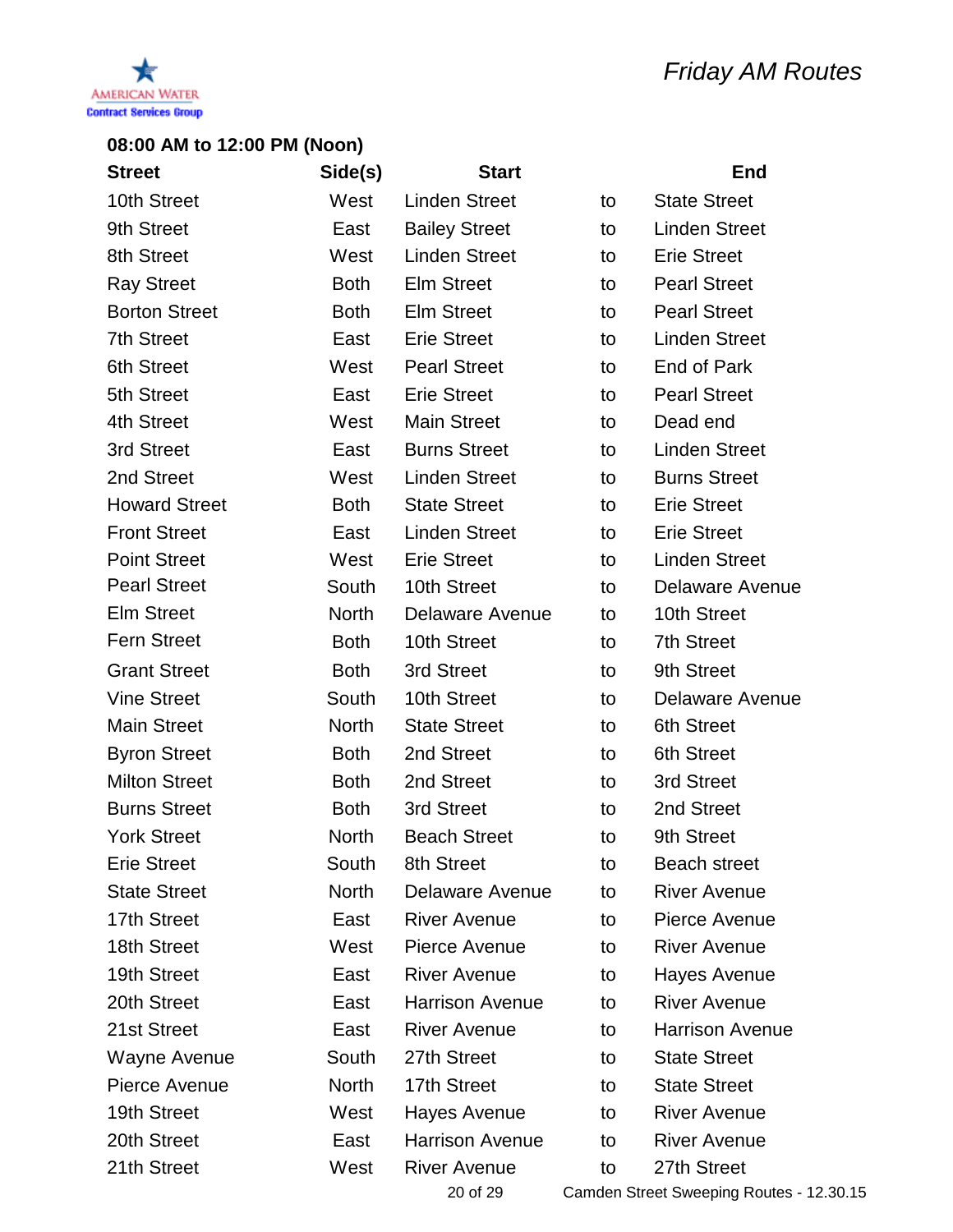

| <b>Street</b>            | Side(s)      | <b>Start</b>          |    | <b>End</b>            |
|--------------------------|--------------|-----------------------|----|-----------------------|
| Hayes Avenue             | South        | 19th Street           | to | 27th Street           |
| <b>Arthur Avenue</b>     | <b>Both</b>  | 27th Street           | to | 24th Street           |
| <b>Williams Street</b>   | West         | <b>Benson Street</b>  | to | <b>Clinton Street</b> |
| <b>6th Street</b>        | West         | <b>Mickle Street</b>  | to | <b>Clinton Street</b> |
| 5th Street               | East         | <b>Mickle Street</b>  | to | <b>Clinton Street</b> |
| <b>Henry Street</b>      | East         | <b>Benson Street</b>  | to | <b>Clinton Street</b> |
| <b>West Street</b>       | West         | <b>Clinton Street</b> | to | <b>Mickle Street</b>  |
| 4th Street               | East         | <b>Mickle Street</b>  | to | <b>Clinton Street</b> |
| 3rd Street               | West         | <b>Clinton Street</b> | to | <b>Mickle Street</b>  |
| <b>Washington Street</b> | <b>North</b> | 3rd Street            | to | 6th Street            |
| <b>Berkley Street</b>    | South        | <b>6th Street</b>     | to | 3rd Street            |
| <b>Clinton Street</b>    | <b>North</b> | 2nd Street            | to | <b>6th Street</b>     |
| <b>Benson Street</b>     | South        | <b>7th Street</b>     | to | 3rd Street            |
| <b>Stevens Street</b>    | <b>North</b> | 6th Street            | to | 2nd Street            |
| <b>Mickle Street</b>     | South        | 2nd Street            | to | <b>Haddon Avenue</b>  |
| 24th Street              | East         | Hayes Avenue          | to | Dead end              |
| Sherman Avenue           | <b>North</b> | 24th Street           | to | 27th Street           |
| 25th Street              | West         | <b>Arthur Avenue</b>  | to | <b>Sherman Avenue</b> |
| Pierce Avenue            | <b>North</b> | <b>State Street</b>   | to | 27th Street           |
|                          |              |                       |    |                       |

| <b>Liberty Street</b>  | <b>North</b> | Mt. Ephraim Avenue | to | <b>Haddon Avenue</b>   |
|------------------------|--------------|--------------------|----|------------------------|
| <b>Mechanic Street</b> | South        | Haddon Avenue      | to | Mt. Ephraim Avenue     |
| <b>Atlantic Avenue</b> | <b>North</b> | Mt. Ephraim Avenue | to | <b>Haddon Avenue</b>   |
| <b>Whitman Avenue</b>  | South        | 1300 Blk Haddon A  | to | Mt. Ephraim Avenue     |
| Landsdowne Avenue      | <b>North</b> | Mt. Ephraim Avenue | to | <b>Haddon Avenue</b>   |
| <b>Everett Street</b>  | <b>North</b> | Mt. Ephraim Avenue | to | <b>Thorn Street</b>    |
| <b>Thurman Street</b>  | South        | Pershing street    | to | Mt. Ephraim Avenue     |
| <b>Morton Street</b>   | <b>North</b> | Mt. Ephraim Avenue | to | <b>Pershing Street</b> |
|                        |              |                    |    |                        |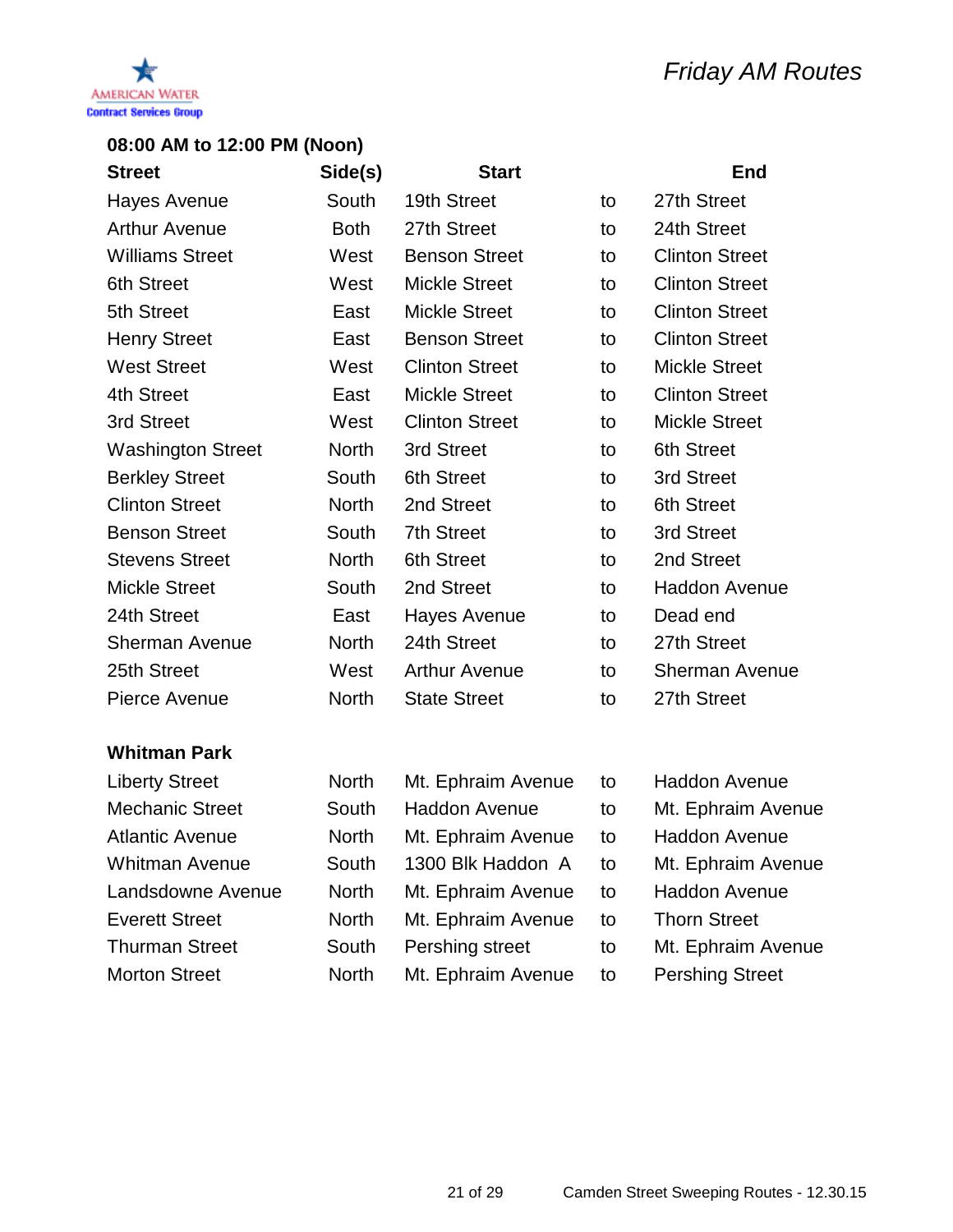



| <b>Street</b>          | Side(s) | <b>Start</b>            |    | End                      |
|------------------------|---------|-------------------------|----|--------------------------|
| <b>Randolph Street</b> | West    | City line               | to | <b>Bank Street</b>       |
| <b>Somerset Street</b> | South   | <b>Raritan Street</b>   | to | <b>Wilson Street</b>     |
| <b>Raritan Street</b>  | East    | <b>Bank Street</b>      | to | City line                |
| <b>Pfieffer Street</b> | West    | City line               | to | <b>Bank Street</b>       |
| <b>Rand Street</b>     | East    | <b>Bank Street</b>      | to | City line                |
| <b>Boyd Street</b>     | West    | City line               | to | <b>Bank Street</b>       |
| <b>Morse Street</b>    | East    | <b>Bank Street</b>      | to | City line                |
| <b>Grand Street</b>    | West    | <b>Berkley Street</b>   | to | <b>Baird Boulevard</b>   |
| <b>Eutaw Street</b>    | East    | <b>Mickle Street</b>    | to | <b>Berkley Street</b>    |
| 29th Street            | West    | <b>Clinton Street</b>   | to | <b>Federal Street</b>    |
| 28th Street            | East    | <b>Federal Street</b>   | to | <b>Washington Street</b> |
| <b>Beacon Street</b>   | West    | <b>Highland Avenue</b>  | to | <b>Line Street</b>       |
| 30th Street            | East    | <b>Line Street</b>      | to | <b>Federal Street</b>    |
| <b>Dudley Street</b>   | East    | <b>Federal Street</b>   | to | <b>Fremont Street</b>    |
| Royal Avenue           | East    | <b>Royden Street</b>    | to | <b>Highland Avenue</b>   |
| <b>Garden Avenue</b>   | West    | <b>Highland Avenue</b>  | to | <b>Fremont Street</b>    |
| <b>Hillside Avenue</b> | East    | <b>Fremont Street</b>   | to | <b>Highland Avenue</b>   |
| <b>Mountain Avenue</b> | West    | <b>Highland Avenue</b>  | to | <b>Fremont Street</b>    |
| <b>Burwood Avenue</b>  | East    | <b>Fremont Street</b>   | to | <b>Highland Avenue</b>   |
| <b>Wilmot Avenue</b>   | East    | <b>Fremont Street</b>   | to | <b>Burwood Avenue</b>    |
| 32nd Street            | West    | <b>Highland Avenue</b>  | to | <b>Federal Street</b>    |
| 33rd Street            | East    | <b>Federal Street</b>   | to | <b>Highland Avenue</b>   |
| 35th Street            | West    | <b>Highland Avenue</b>  | to | <b>Federal Street</b>    |
| 34th Street            | East    | <b>Federal Street</b>   | to | <b>Highland Avenue</b>   |
| Terrace Avenue         | West    | <b>Highland Avenue</b>  | to | <b>Federal Street</b>    |
| 36th Street            | East    | <b>Federal Street</b>   | to | <b>Highland Avenue</b>   |
| 38th Street            | West    | Myrtle Avenue           | to | <b>Federal Street</b>    |
| 41st Street            | East    | <b>Federal Street</b>   | to | Myrtle Avenue            |
| 31st Street            | East    | <b>Federal Street</b>   | to | <b>Stevens Street</b>    |
| <b>Dudley Street</b>   | West    | <b>Federal Street</b>   | to | <b>Westfield Avenue</b>  |
| 30th Street            | East    | Westfield Avenue        | to | <b>Federal Street</b>    |
| <b>Church Street</b>   | West    | <b>Federal Street</b>   | to | <b>Westfield Avenue</b>  |
| 28th Street            | West    | <b>Westfield Avenue</b> | to | <b>Federal Street</b>    |
| 29th Street            | East    | <b>Westfield Avenue</b> | to | <b>Howell Street</b>     |
| 30th Street            | West    | <b>Howell Street</b>    | to | <b>Westfield Avenue</b>  |
| <b>Dudley Street</b>   | East    | <b>Morrison Street</b>  | to | <b>Westfield Avenue</b>  |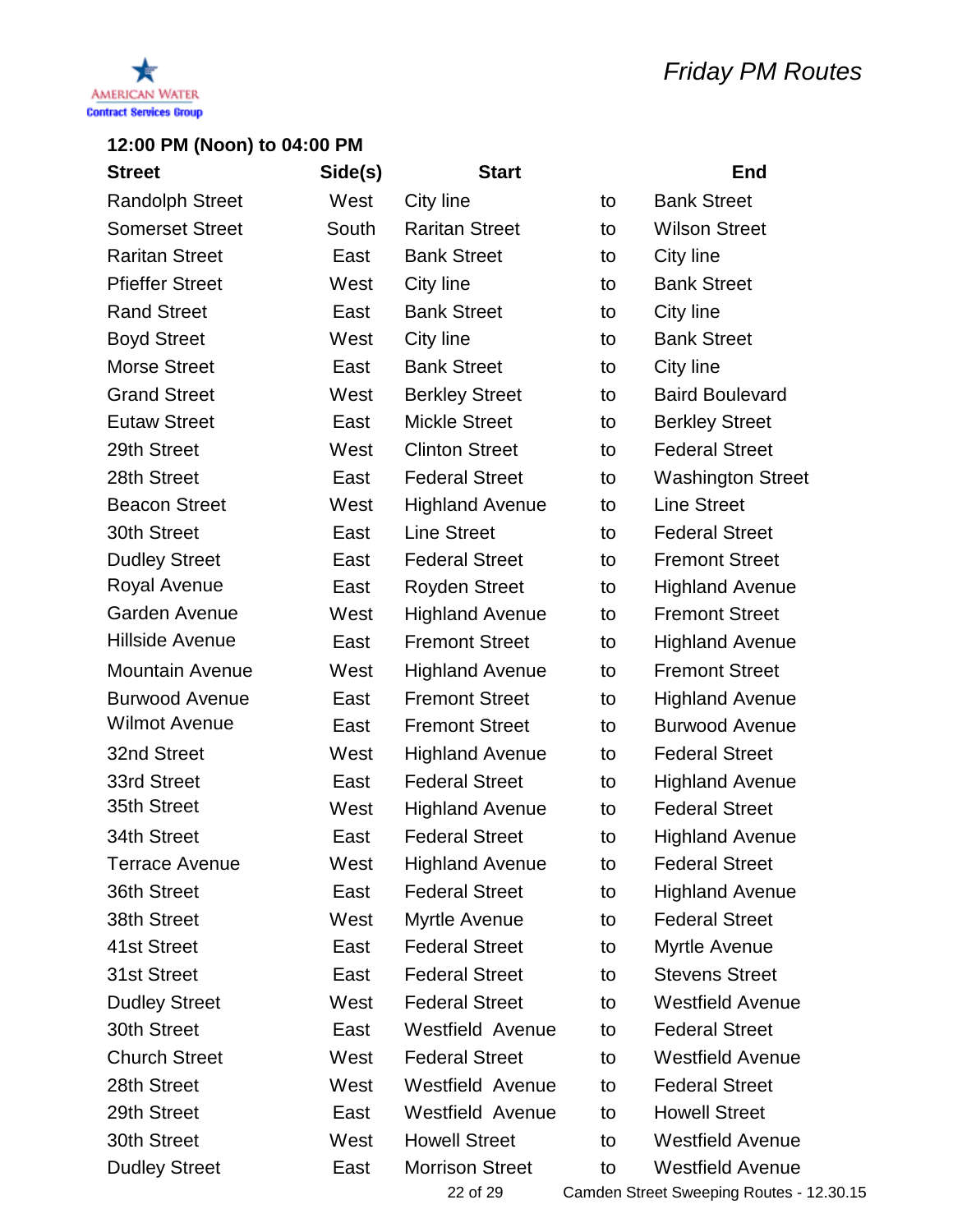

| <b>Street</b>              | Side(s)      | <b>Start</b>           |    | <b>End</b>             |
|----------------------------|--------------|------------------------|----|------------------------|
| 26th Street                | East         | <b>Howell Street</b>   | to | <b>Federal Street</b>  |
| 25th Street                | West         | <b>Federal Street</b>  | to | <b>Howell Street</b>   |
| 24th Street                | East         | <b>Howell Street</b>   | to | <b>Federal Street</b>  |
| 23rd Street                | West         | <b>Federal Street</b>  | to | <b>Howell Street</b>   |
| 22nd Street                | East         | <b>Howell Street</b>   | to | <b>Federal Street</b>  |
| 21st Street                | West         | <b>Federal Street</b>  | to | <b>Howell Street</b>   |
| <b>Stewart Street</b>      | East         | <b>Howell Street</b>   | to | <b>State Street</b>    |
| <b>Boyd Street</b>         | West         | <b>Carmen Street</b>   | to | <b>Berwick Street</b>  |
| <b>Berwick Street</b>      | <b>North</b> | <b>Boyd Street</b>     | to | <b>Marlton Avenue</b>  |
| <b>Westminister Avenue</b> | South        | <b>Marlton Avenue</b>  | to | <b>Morse Street</b>    |
| <b>Sewell Street</b>       | <b>North</b> | <b>Morse Street</b>    | to | <b>Marlton Avenue</b>  |
| <b>Carmen Street</b>       | <b>North</b> | <b>Marlton Avenue</b>  | to | 31st Street            |
| <b>Mickle Street</b>       | South        | 31st Street            | to | <b>Eutaw Street</b>    |
| <b>Mickle Street</b>       | South        | <b>Marlton Avenue</b>  | to | <b>Benson Street</b>   |
| <b>Stevens Street</b>      | <b>North</b> | 27th Street            | to | 31st Street            |
| <b>Benson Street</b>       | South        | <b>Dudley Street</b>   | to | <b>Marlton Avenue</b>  |
| <b>Berkley Street</b>      | <b>North</b> | <b>Marlton Avenue</b>  | to | 27th Street            |
| <b>Washington Street</b>   | <b>North</b> | 27th Street            | to | <b>Dudley Street</b>   |
| <b>Berkley Street</b>      | South        | 30th Street            | to | 27th Street            |
| <b>Clinton Street</b>      | <b>North</b> | 27th Street            | to | <b>Royden Street</b>   |
| <b>Royden Street</b>       | South        | <b>Garden Street</b>   | to | 27th Street            |
| <b>Line Street</b>         | <b>North</b> | 27th Street            | to | 30th Street            |
| <b>Fremont Street</b>      | <b>North</b> | 30th Street            | to | 38th Street            |
| <b>Highland Avenue</b>     | South        | Myrtle Avenue          | to | <b>Marlton Avenue</b>  |
| <b>Waldorf Avenue</b>      | <b>North</b> | <b>Marlton Avenue</b>  | to | <b>Burwood Avenue</b>  |
| <b>Midvale Street</b>      | South        | <b>Marlton Avenue</b>  | to | <b>Rand Street</b>     |
| <b>Thorndyke Street</b>    | <b>North</b> | Dead end               | to | <b>Marlton Avenue</b>  |
| <b>Bank Street</b>         | <b>North</b> | Adm. Wilson Blvd.      | to | <b>Baird Boulevard</b> |
| <b>Howell Street</b>       | <b>North</b> | <b>High Street</b>     | to | 30th Street            |
| <b>Mitchell Street</b>     | South        | 30th Street            | to | 27th Street            |
| <b>Saunders Street</b>     | <b>North</b> | 26th Street            | to | 30th Street            |
| <b>High Street</b>         | South        | 30th Street            | to | <b>State Street</b>    |
| <b>Cramer Street</b>       | <b>North</b> | 26th Street            | to | <b>Dudley Street</b>   |
| <b>Morrison Street</b>     | South        | <b>Dudley Street</b>   | to | 30th Street            |
| <b>Baird Boulevard</b>     | <b>North</b> | <b>Randolph Street</b> | to | 27th Street            |
| Myrtle Avenue              | <b>North</b> | 38th Street            | to | 41st Street            |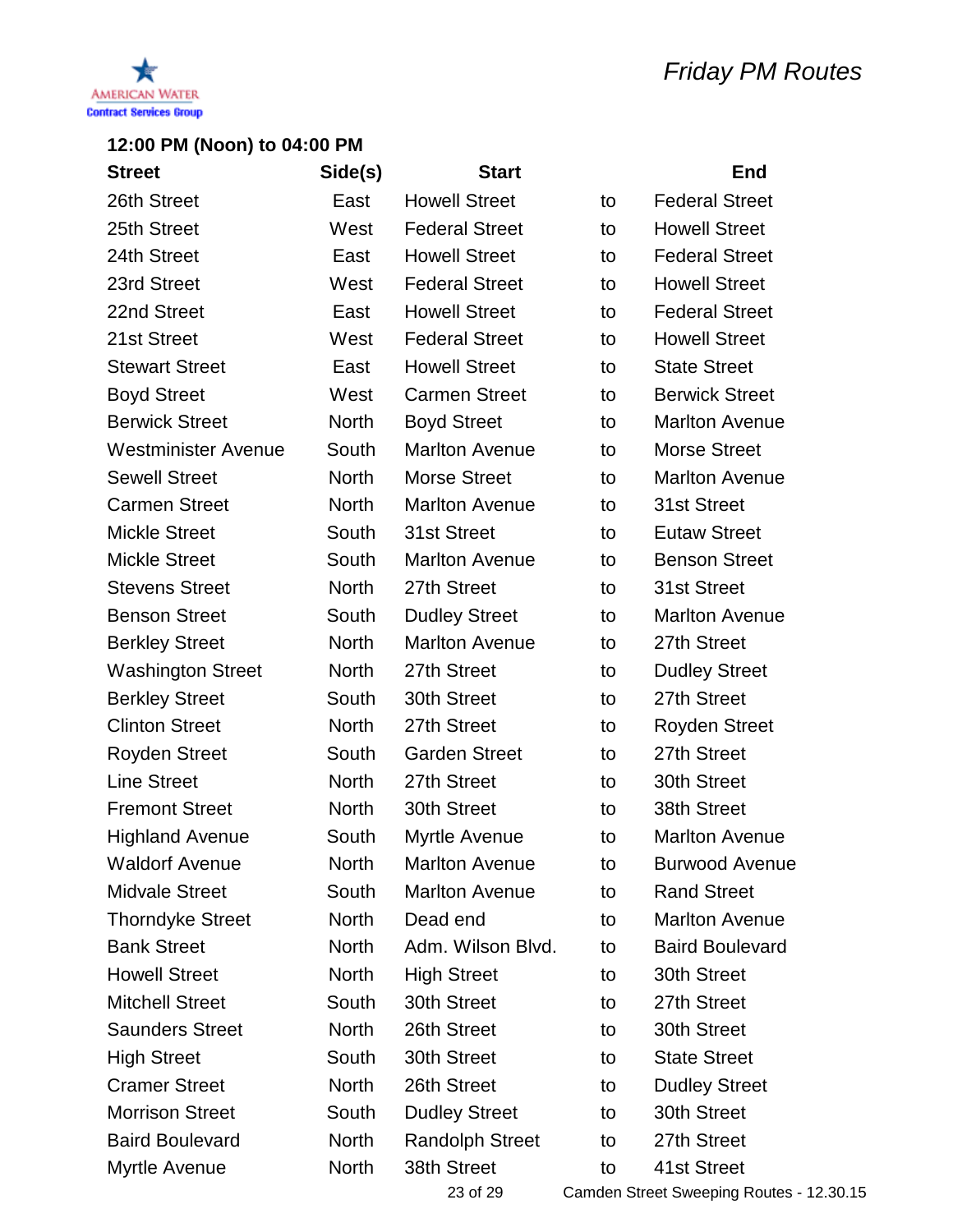

# *Friday PM Routes*

### **12:00 PM (Noon) to 04:00 PM**

| <b>Street</b>          | Side(s) | <b>Start</b>          |    | <b>End</b>              |
|------------------------|---------|-----------------------|----|-------------------------|
| <b>Leonard Avenue</b>  | East    | <b>Federal Street</b> | to | <b>Westfield Avenue</b> |
| <b>Whitman Park</b>    |         |                       |    |                         |
| <b>Pershing Street</b> | West    | <b>Chase Street</b>   | to | Landsdowne Avenue       |
| <b>Morris Street</b>   | East    | Mechanic street       | to | <b>Chase Street</b>     |
| <b>Louis Street</b>    | East    | <b>Chase Street</b>   | to | Kaighns Avenue          |
| <b>Rose Street</b>     | East    | <b>Liberty Street</b> | to | <b>Everett Street</b>   |
| <b>Coral Street</b>    | West    | Landsdowne Avenue     | to | <b>Atlantic Avenue</b>  |
| <b>Green Street</b>    | East    | <b>Liberty Street</b> | to | Mechanic street         |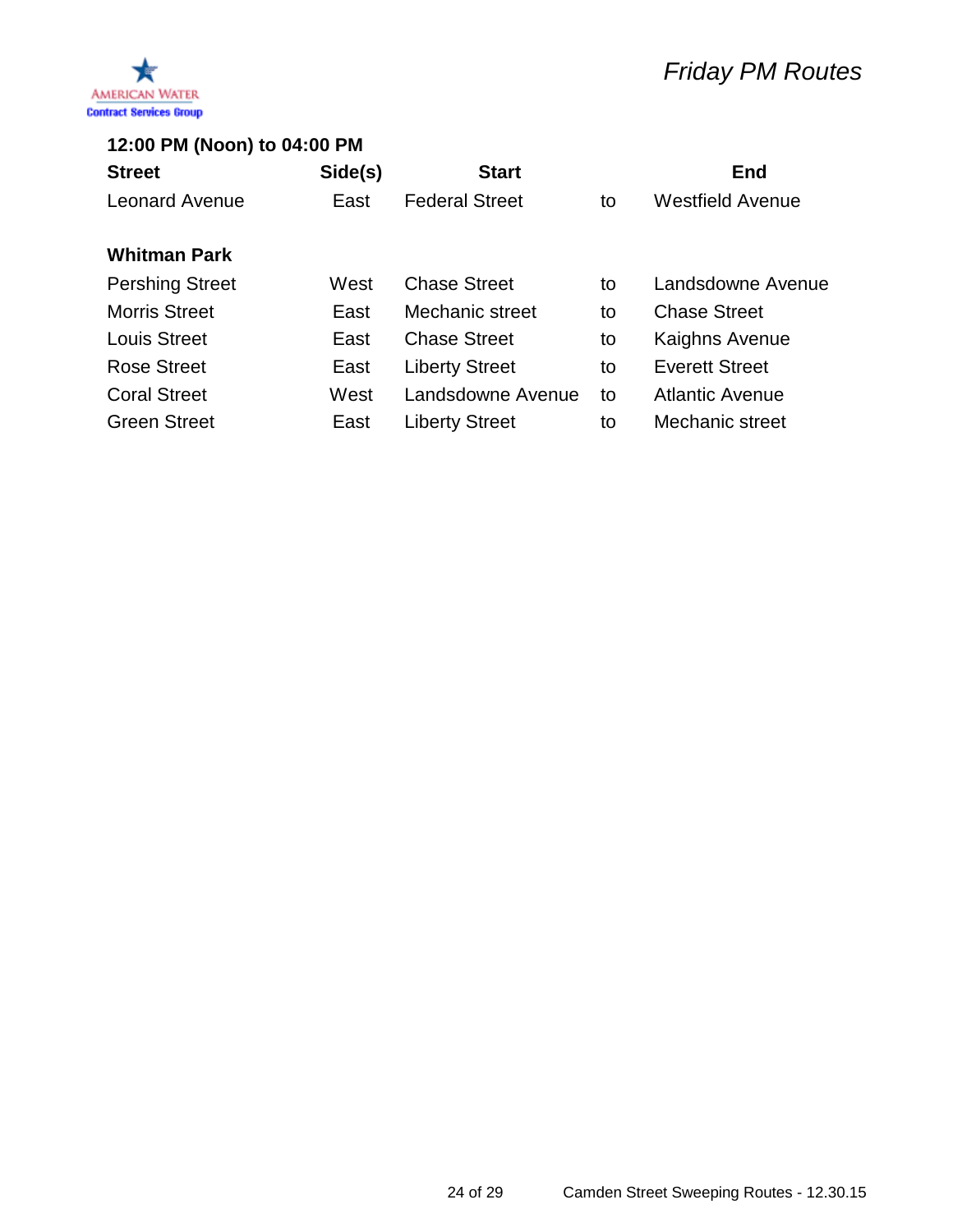

# *MS4 Fairview Route*

| <b>Friday</b>       | 07:00 AM     | to | 04:00 PM   |
|---------------------|--------------|----|------------|
|                     |              |    |            |
| <b>Street</b>       | <b>Start</b> |    | <b>End</b> |
| Alabama Rd          |              |    |            |
| America Rd          |              |    |            |
| Argus Rd            |              |    |            |
| <b>Braxton Walk</b> |              |    |            |
| Carrol Ct           |              |    |            |
| <b>Champion Ave</b> |              |    |            |
| <b>Clark Walk</b>   |              |    |            |
| <b>Clymer Walk</b>  |              |    |            |
| <b>Collings Ave</b> |              |    |            |
| <b>Collings Rd</b>  |              |    |            |
| Colorado Rd         |              |    |            |
| <b>Crescent Dr</b>  |              |    |            |
| <b>Cushing Rd</b>   |              |    |            |
| Dallas Rd           |              |    |            |
| E Ironside Rd       |              |    |            |
| E Octagon Rd        |              |    |            |
| <b>Ellery Walk</b>  |              |    |            |
| <b>Essex Rd</b>     |              |    |            |
| <b>Fairview Ct</b>  |              |    |            |
| Fenwick Rd          |              |    |            |
| <b>Floyd Walk</b>   |              |    |            |
| <b>Gerry Walk</b>   |              |    |            |
| <b>Grant Ave</b>    |              |    |            |
| <b>Gwinett Walk</b> |              |    |            |
| Hancock Walk        |              |    |            |
| <b>Hart Walk</b>    |              |    |            |
| <b>Hartford Rd</b>  |              |    |            |
| <b>Hornet Rd</b>    |              |    |            |
| Hull Rd             |              |    |            |
| Idaho Rd            |              |    |            |
| Independence Rd     |              |    |            |
| Ironside Rd         |              |    |            |
| Kansas Rd           |              |    |            |
| Kearsarge Rd        |              |    |            |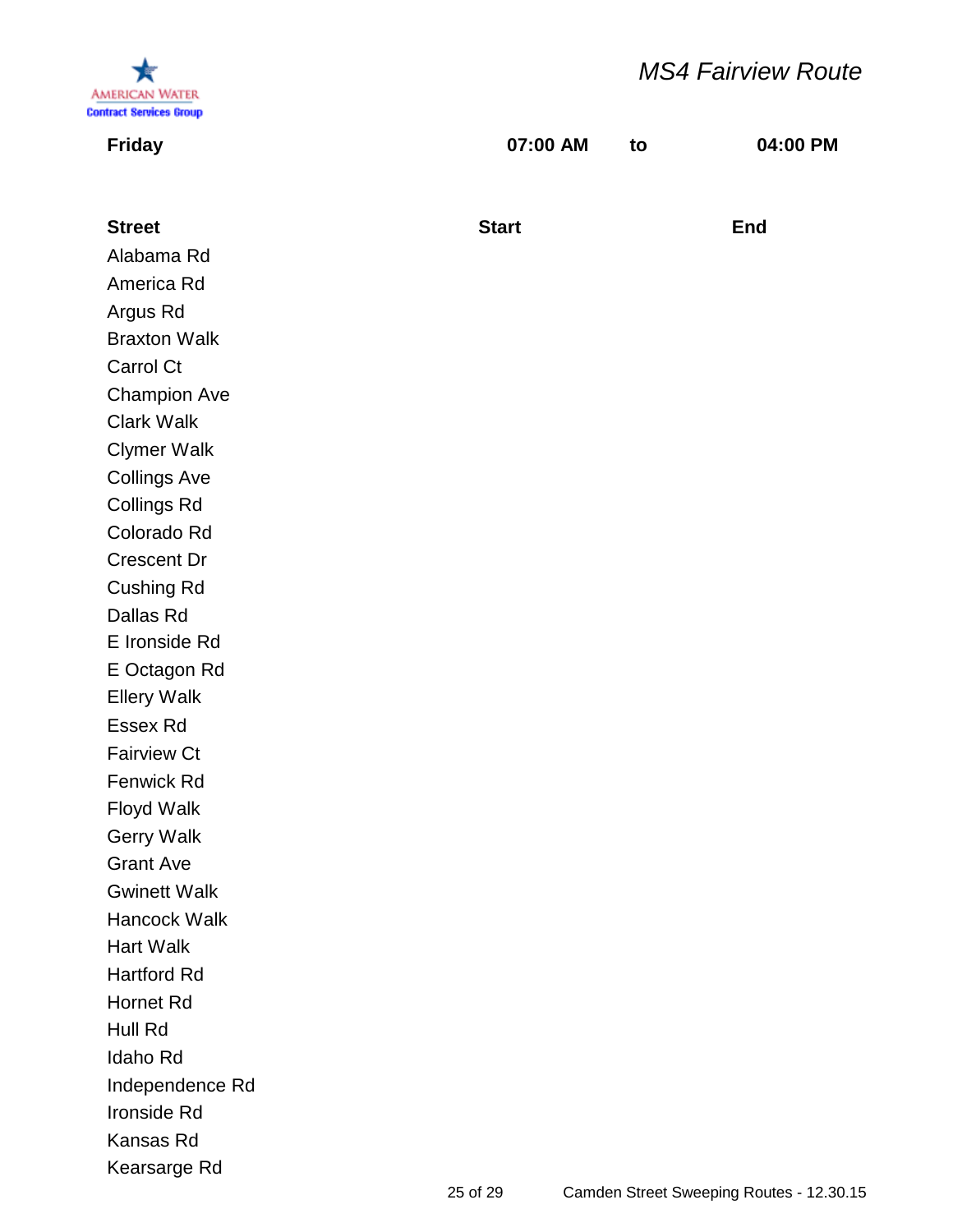

# *MS4 Fairview Route*

| <b>Friday</b>               | 07:00 AM     | to | 04:00 PM   |
|-----------------------------|--------------|----|------------|
|                             |              |    |            |
| <b>Street</b>               | <b>Start</b> |    | <b>End</b> |
| Laurel Ave                  |              |    |            |
| Lee Walk                    |              |    |            |
| Livingston Walk             |              |    |            |
| Lynne Ave                   |              |    |            |
| Middletown Walk             |              |    |            |
| Minnesota Rd                |              |    |            |
| <b>Monitor Rd</b>           |              |    |            |
| N Chesapeake Rd             |              |    |            |
| N Common Rd                 |              |    |            |
| N Congress Rd               |              |    |            |
| N Constitution Rd           |              |    |            |
| N Merrimac Rd               |              |    |            |
| N Octagon Rd                |              |    |            |
| New Hampshire Rd            |              |    |            |
| New Jersey Rd               |              |    |            |
| Niagara Rd                  |              |    |            |
| Octagon Rd                  |              |    |            |
| Olympia Rd                  |              |    |            |
| Porter Rd                   |              |    |            |
| Republic Rd                 |              |    |            |
| Rodney Walk                 |              |    |            |
| <b>Rutledge Walk</b>        |              |    |            |
| S Atlanta Rd (N Atlanta Rd) |              |    |            |
| S Chesapeake Rd             |              |    |            |
| S Collings Ave              |              |    |            |
| S Common Rd                 |              |    |            |
| S Congress Rd               |              |    |            |
| <b>S Constitution Rd</b>    |              |    |            |
| S Merrimac Rd               |              |    |            |
| S Octagon Rd                |              |    |            |
| <b>Sumter Rd</b>            |              |    |            |
| <b>Tennessee Rd</b>         |              |    |            |
| <b>Trent Rd</b>             |              |    |            |
| <b>Tuckahoe Rd</b>          |              |    |            |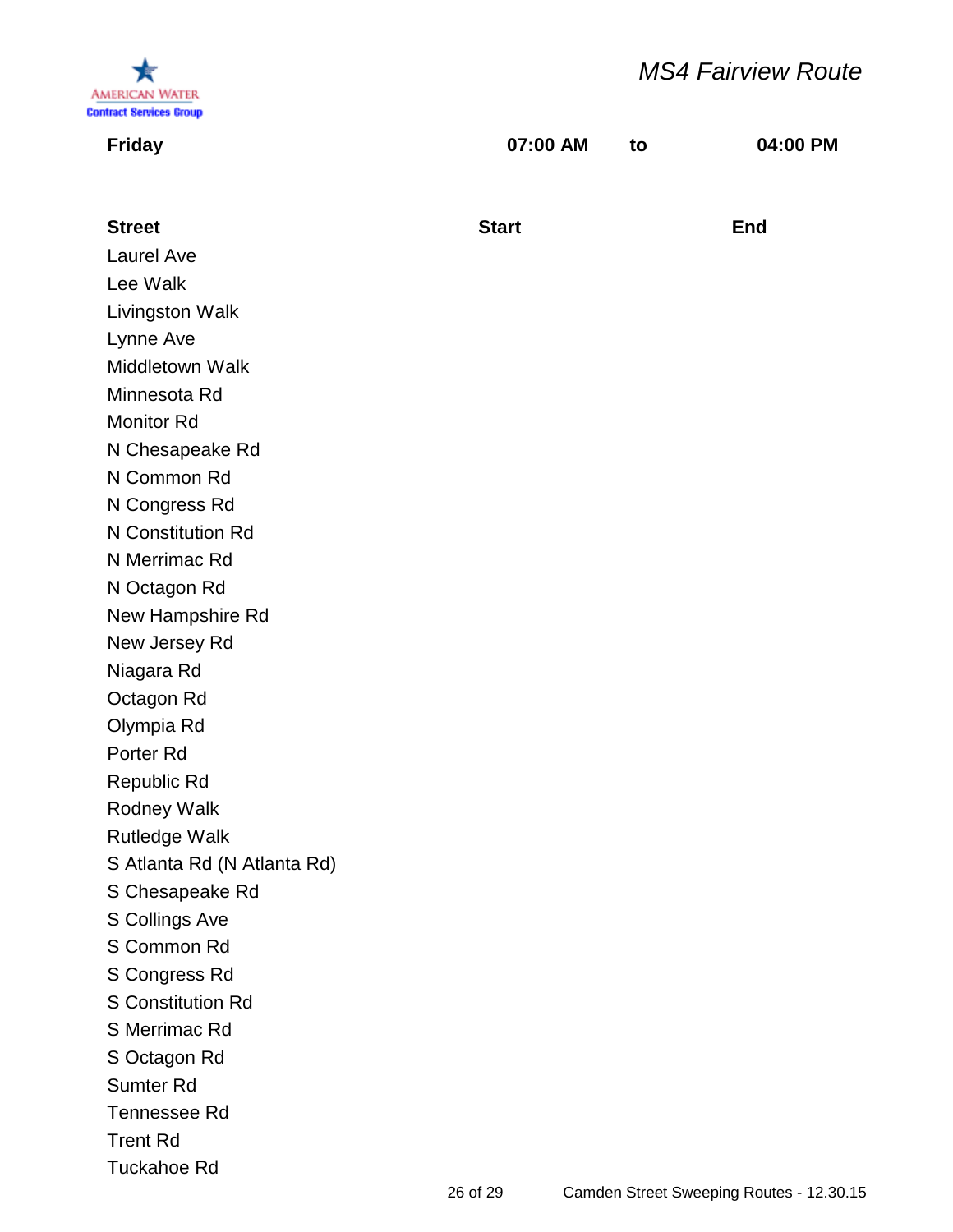

# *MS4 Fairview Route*

| <b>Friday</b>          | 07:00 AM     | to | 04:00 PM   |
|------------------------|--------------|----|------------|
|                        |              |    |            |
| <b>Street</b>          | <b>Start</b> |    | <b>End</b> |
| W America Rd           |              |    |            |
| W Ironside Rd          |              |    |            |
| W Octagon Rd           |              |    |            |
| Wasp Rd                |              |    |            |
| Whipple Walk           |              |    |            |
| Winthrop Rd            |              |    |            |
| Yorkship Rd            |              |    |            |
| <b>Yorkship Square</b> |              |    |            |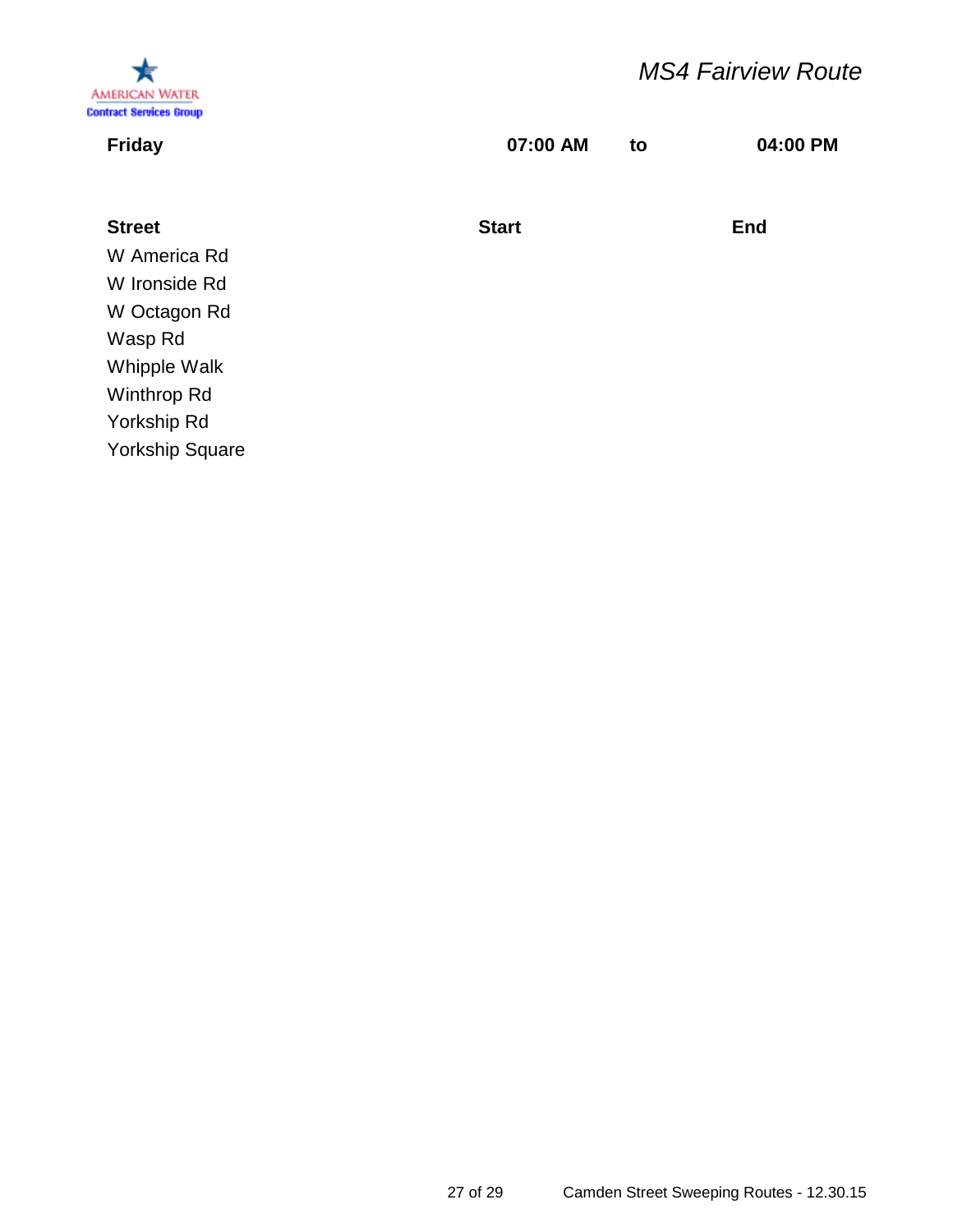# *MS4 Central Gateway Route*



| <b>Friday</b>                                           | 6:00 AM                                                                                        |          | 7:00 AM                                             |   |
|---------------------------------------------------------|------------------------------------------------------------------------------------------------|----------|-----------------------------------------------------|---|
| <b>Street</b><br>South 11th Street<br>South 11th Street | <b>Start</b><br>North Side Flanders Road<br>South Side Wright Street                           | to<br>to | End<br><b>Wright Street</b><br><b>Flanders Road</b> |   |
| S TOUD ST<br>Cleaning                                   | Wright A<br>Trinity Live<br>Entertainment & Events<br><b>KAMPATA</b><br>血<br><b>United Way</b> |          | encourage                                           |   |
| N.J Transit                                             |                                                                                                |          |                                                     | ි |